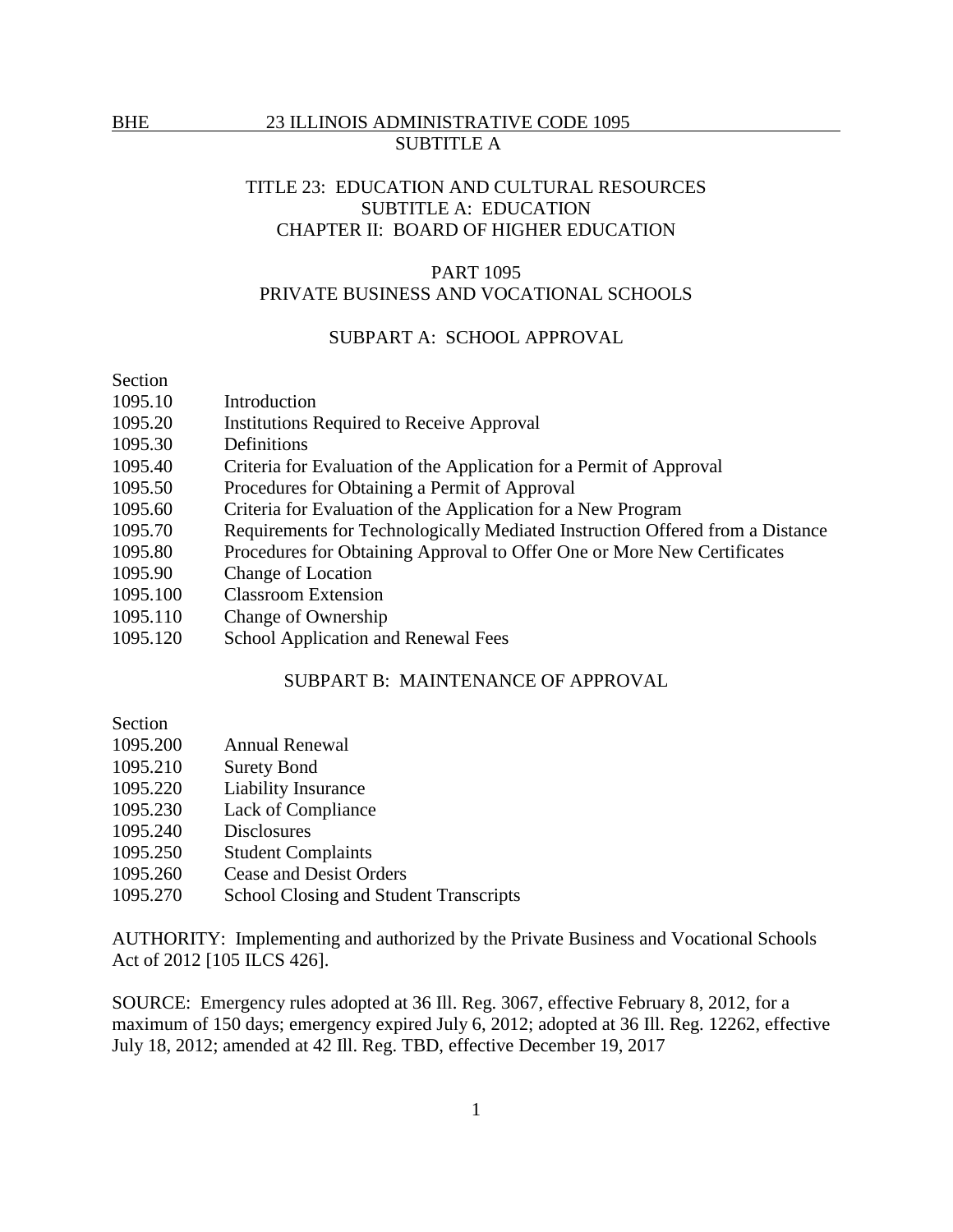## SUBPART A: SCHOOL APPROVAL

### **Section 1095.10 Introduction**

The State of Illinois recognizes the importance and significant public contributions of private schools offering occupational training to its citizens. Effective February 1, 2012, the General Assembly has delegated responsibility for rulemaking and for approving and monitoring these schools to the Board of Higher Education through the Private Business and Vocational Schools Act of 2012 [105 ILCS 426]. That Act provides for the establishment of rules and standards that schools and individuals must meet prior to the issuance of original permits of approval and the renewal of those permits.

### **Section 1095.20 Institutions Required to Receive Approval**

*No person or groups of persons subject to* the *Act* and this Part *may establish and operate or be permitted to become incorporated for the purpose of operating a private business and vocational school without obtaining from the Board a permit of approval, provided that a permit of approval is not required for a program that is devoted entirely to religion or theology or a program offered by an institution operating under the authority of the Private College Act* [110 ILCS 1005]*, the Academic Degree Act* [110 ILCS 1010]*, or the Board of Higher Education Act*  [110 ILCS 205] (Section 20 of the Act)*.*

- a) "Private business and vocational school" or "school" means:
	- 1) *An educational institution privately owned or operated by a person, partnership, corporation, or other entity offering courses of instruction for which tuition is charged, whether such courses of instruction are offered on site, through correspondence, by distance education, or by other methods, to prepare individuals to do any of the following:*
		- A) *To follow a trade or artistic occupation.*
		- B) *To pursue a manual, mechanical, technical, industrial, business, commercial, office, personal service (other than nursing), or other non-professional occupation.*
		- C) *To follow a profession, if the profession is not subject to licensing or registration under any existing State statute requiring the licensing or registration of persons practicing such profession or if the school is not subject to the regulation of the agency with such licensing or registration authority.*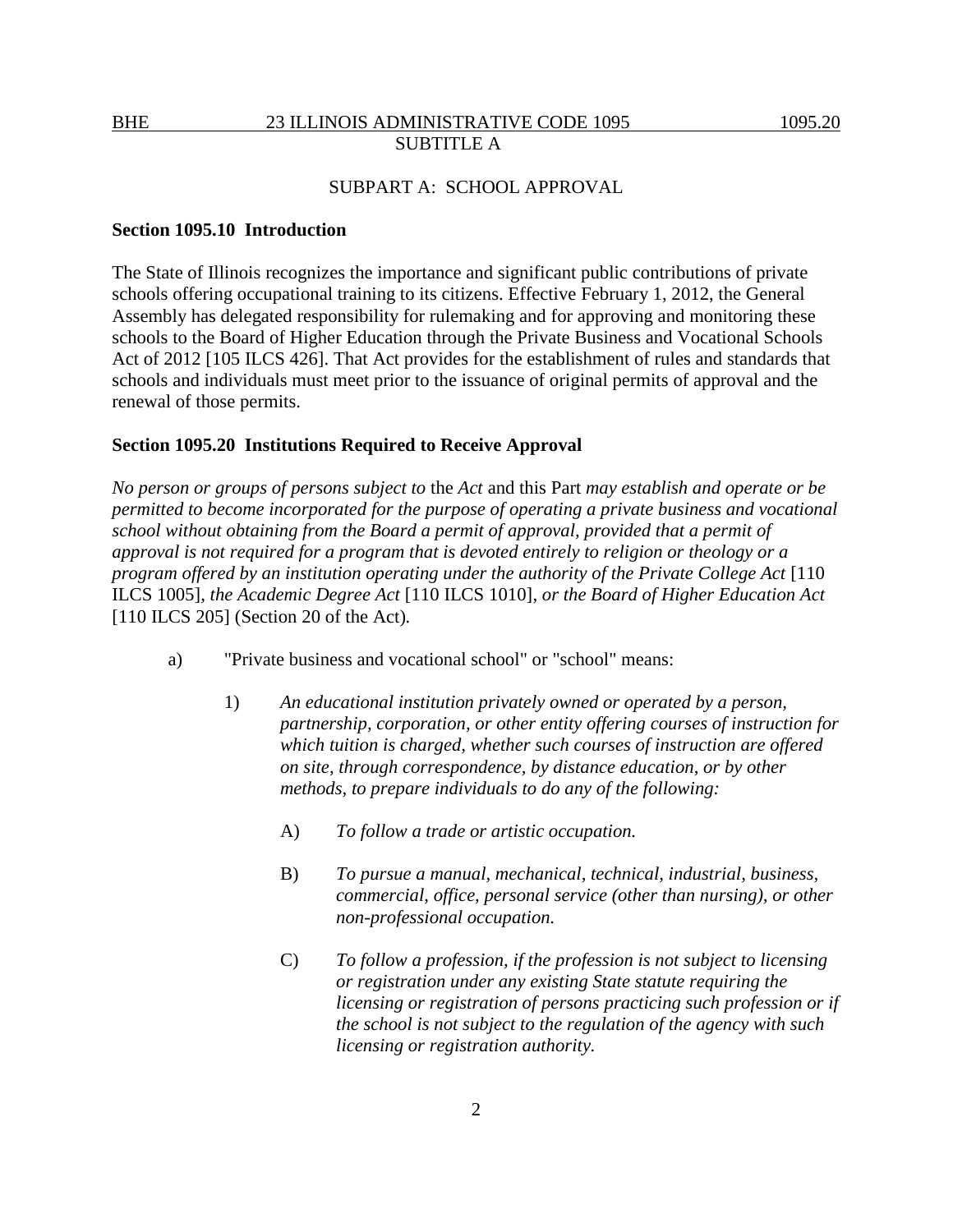- D) *To improve, enhance, or add to the skills and abilities of the individual relative to occupational responsibilities or career opportunities*. (Section 15 of the Act)
- 2) A school that has not provided instruction in any approval year and desires to resume operations in Illinois. The school shall file a permit of approval application and pay the permit of approval application fee.
- 3) A new or additional non-degree program of study. The new or additional non-degree program must be approved by the Board as well.
- b) It does not mean an entity that receives a letter of exemption from the Board, and re-certifies the exemption annually. The following are eligible for an exemption:
	- 1) *Any institution devoted entirely to the teaching of religion or theology*  (Section 30 of the Act)*.*
	- 2) *Any in-service program of study and subject offered by an employer, provided that no tuition is charged and the instruction is offered only to employees of the employer* (Section 30 of the Act)*.*
	- 3) *Any educational institution that:*
		- A) *Enrolls a majority of its students in degree programs and has maintained an accredited status with a regional accrediting agency that is recognized by the U.S. Department of Education; or*
		- B) *Enrolls students in one or more bachelor-level programs, enrolls a majority of its students in degree programs, and is accredited by a national or regional accrediting agency that is recognized by the U.S. Department of Education or that:*
			- i) *Is regulated by the Board under the Private College Act or the Academic Degree Act or is exempt from such regulation under either the Private College Act or the Academic Degree Act solely for the reason that the educational institution was in operation on the effective date of either the Private College Act or the Academic Degree Act; or*
			- ii) *Is regulated by the State Board of Education*. (Section 30 of the Act)

3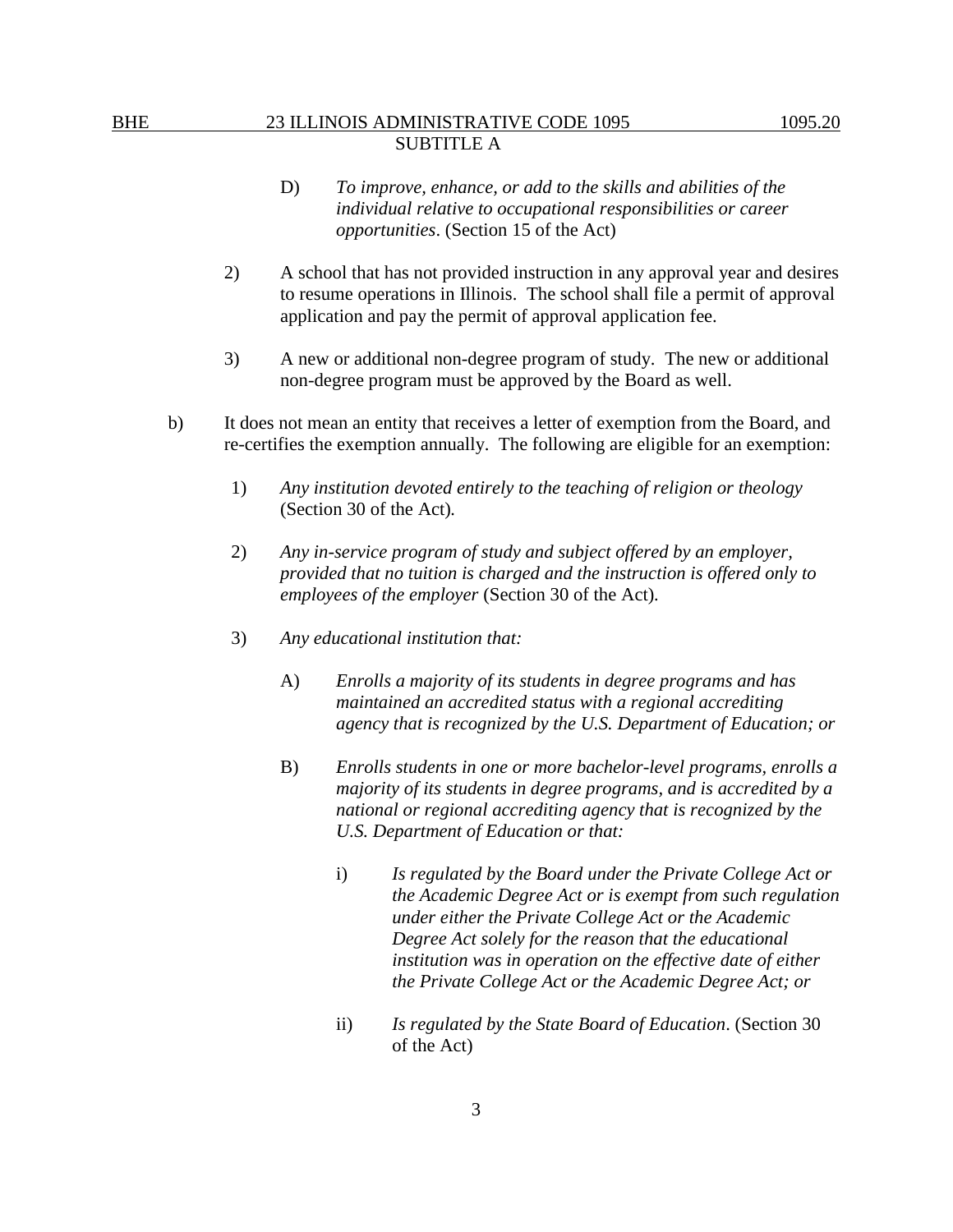- 4) *Any institution and the franchisees of that institution that exclusively offer a program of study in income tax theory or return preparation at a total contract price of no more than \$400, provided that the total annual enrollment of the institution for all such courses of instruction exceeds 500 students and further provided that the total contract price for all instruction offered to a student in any one calendar year does not exceed \$3,000*. (Section 30 of the Act)
- 5) *Any person or organization selling mediated instruction products through a media, such as tapes, compact discs, digital video discs, or similar media, so long as the instruction is not intended to result in the acquisition of training* as a credential *for a specific employment field, is not intended to meet a qualification for licensure or certification in an employment field, or is not intended to provide credit that can be applied toward a certificate or degree program*. (Section 30 of the Act)
- 6) Any person, group of persons, partnership or corporation that is located outside of the State of Illinois that is or contemplates offering instruction in Illinois above the high school level is not required to obtain a permit of approval if the institution has no physical presence or a limited physical presence in the State. *In determining whether an institution has a physical presence, the Board shall require all of the following:* 
	- A) *Evidence of authorization to operate in at least one other state and that the school is in good standing with that state's authorizing agency* (Section 30 of the Act);
	- B) Evidence of accreditation by a body recognized by the U.S. Department of Education and/or the Council for Higher Education Accreditation;
	- C) *Evidence that the school has a means of receiving and addressing student complaints in compliance with any federal or state requirements* (Section 30 of the Act);
	- D) *Evidence that the institution is providing no instruction in this State* (Section 30 of the Act);
	- E) *Evidence that the institution is not providing core academic support services, including, but not limited to, admissions, evaluation, assessment, registration, financial aid, academic*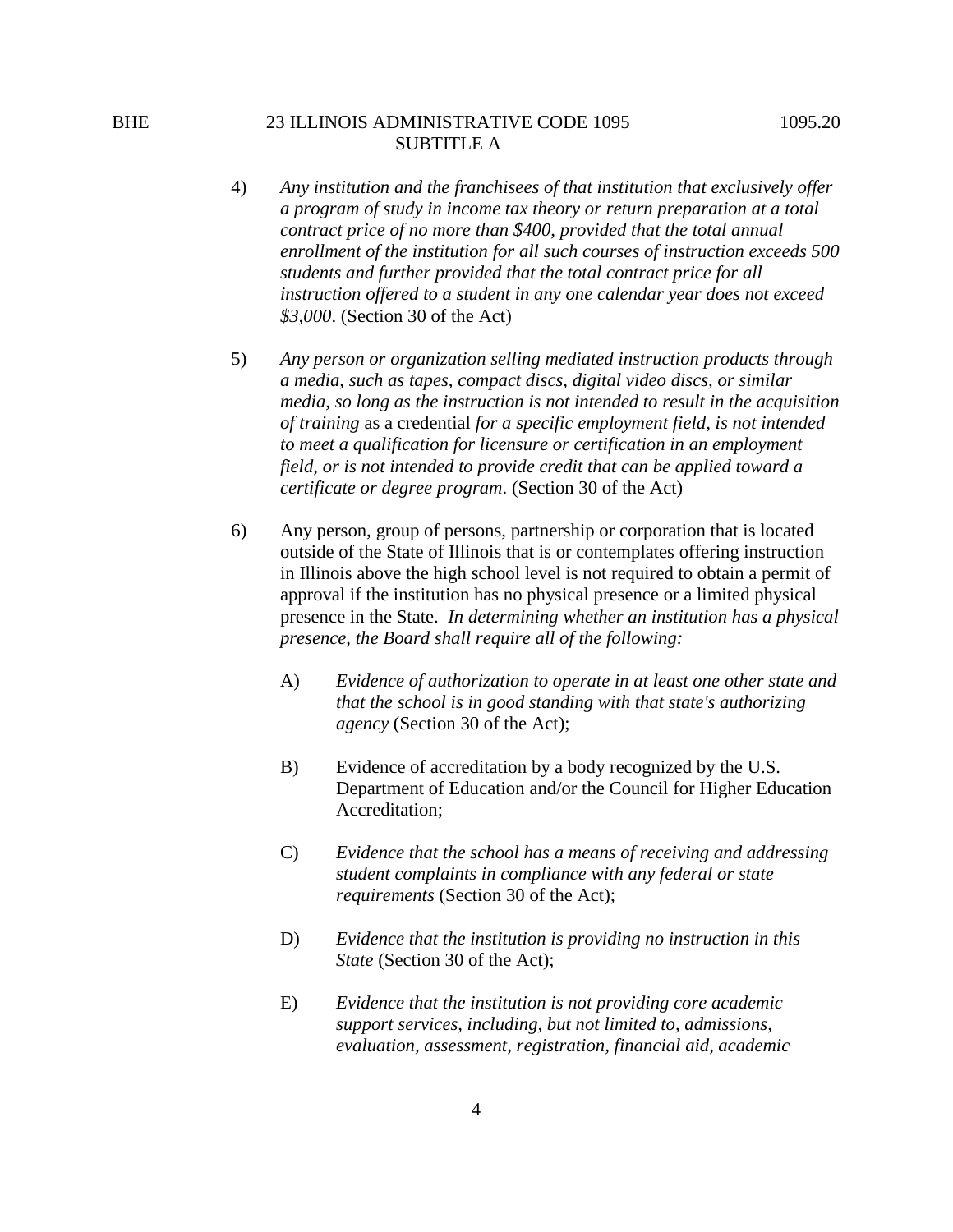*scheduling, and faculty hiring and support in this State* (Section 30 of the Act); and

- F) Evidence that the institution does not maintain a physical facility in Illinois.
- 7) An approved school that wants to add a course to an approved program of study when the addition has a direct relationship to the existing program and does not result in a significant change in curriculum, objectives or resources for the program.

### **Section 1095.30 Definitions**

"Ability to benefit" means a standard for admission by which a student who does not possess a high school diploma or GED has demonstrated that he or she can profit materially or personally from a certain course of study through passage of an ability to benefit test or alternative pathways that have been approved by the U.S. Department of Education and administered in compliance with U.S. Department of Education guidelines related to ability to benefit test policies and procedures outlined in federal financial aid regulations.

"Act" means the Private Business and Vocational Schools Act of 2012 [105 ILCS 426].

*"Board" means the Board of Higher Education established under the Board of Higher Education Act* [110 ILCS 205] or its Division of Public Business and Vocational Schools (Section 15 of the Act). In those cases in which the term is used to refer to prior approval or lack of prior approval for a school application prior to February 1, 2012, the term "Board" shall mean the State Board of Education or State Superintendent of Education.

*"Certificate of completion" or "certificate" means any designation, appellation, series of letters or words, or other symbol that signifies or purports to signify that the recipient thereof has satisfactorily completed a private business and vocational school's program of study that is beyond the secondary school level, but not a post-secondary degree program at the associate, baccalaureate, master's, doctoral, or post-baccalaureate, professional degree level*. (Section 15 of the Act)

*"Chief managing employee" is the individual who is the head administrator or supervisor at a school's principal location*. (Section 15 of the Act)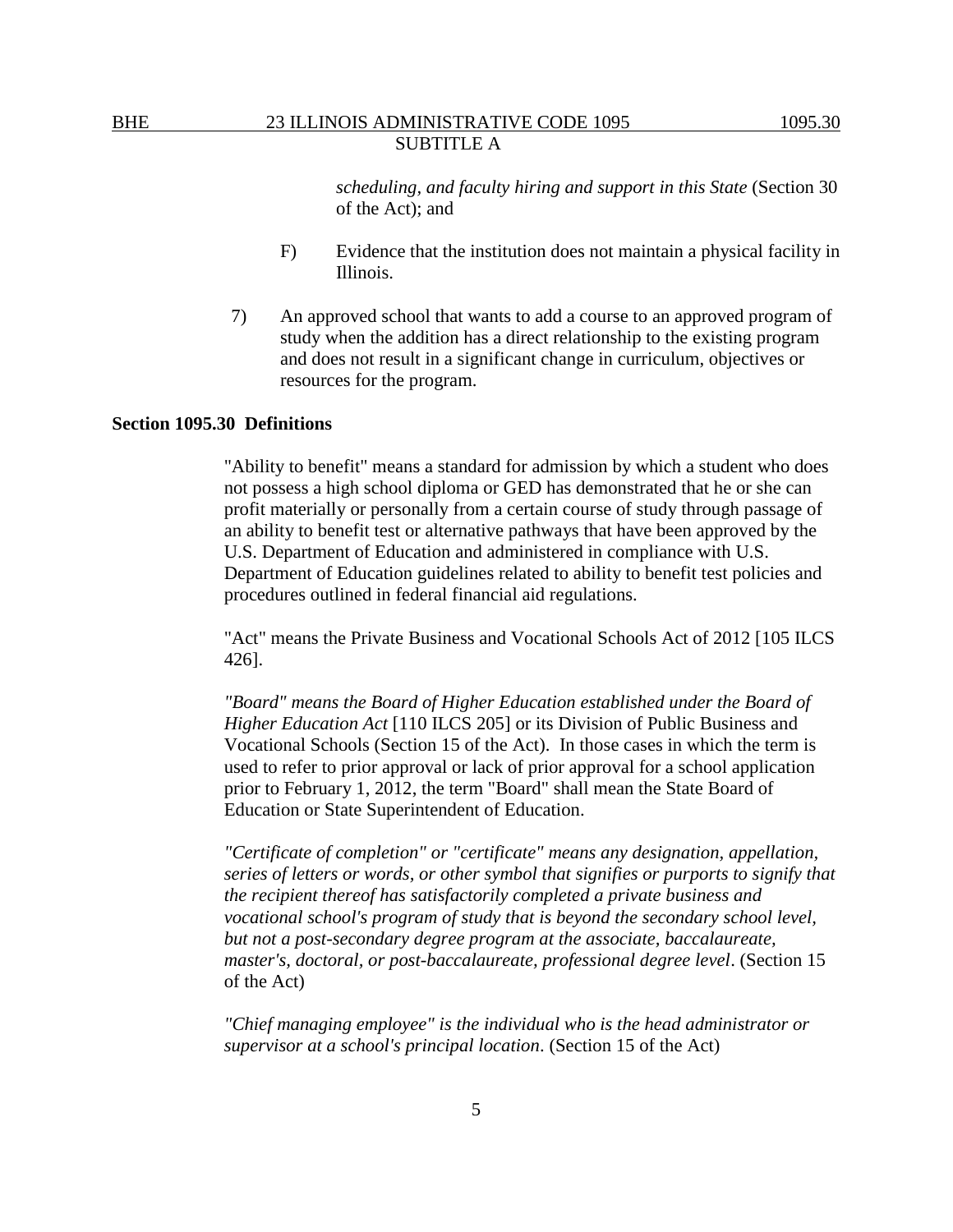"Classroom extension" means the school has existing approval or is seeking additional Board approval to offer an existing program of study at a location other than the school's principal location.

"Conviction" includes a conviction by a plea of guilt, finding of guilt, jury verdict, entry of judgment or sentencing of either a felony or a criminal offense as specified in Section 1095.40 of these rules that has not been sealed, expunged or reversed by a higher court.

*"Educational institution" or "institution" means an organization that promotes business and vocational education, even though the institution's principal effort may not be exclusively educational in nature.* (Section 15 of the Act)

*"Enrollment agreement" means any agreement or instrument, however named, that creates or evidences an obligation binding a student to purchase a program of study from a school*. (Section 15 of the Act)

"Faculty" means any individual or group of individuals who are qualified by education and experience to give expert instruction and evaluation in their specialties, to supervise curricular experiences, and to evaluate learning for credit.

"Institution size" means the total number of students enrolled in the school during a fiscal year (i.e., July 1 to June 30 of the following year).

"Mediated instruction" means, for the purposes of this Part, the delivery of instruction from a distance facilitated by technology, such as via teleconferencing, video-conferencing, or internet.

*"Non-degree program of study" or "program of study" means any designation, appellation, series of letters or words, or other symbol that signifies or purports to signify that the recipient has satisfactorily completed an organized academic program of study beyond the secondary school level, such as a certificate, but below the associate's degree level and that does not include any recognized degree program such as an associate's, baccalaureate, master's, or doctoral degree, a post-baccalaureate, professional degree, or a post-degree certificate, such as a post-baccalaureate certificate, post-master's certificate, or postdoctoral certificate*. (Section 15 of the Act)

"Out-of-state school" means an institution described in this Part that is not otherwise exempted from approval and meets one of the following:

Private corporation, limited liability company, or other entity that is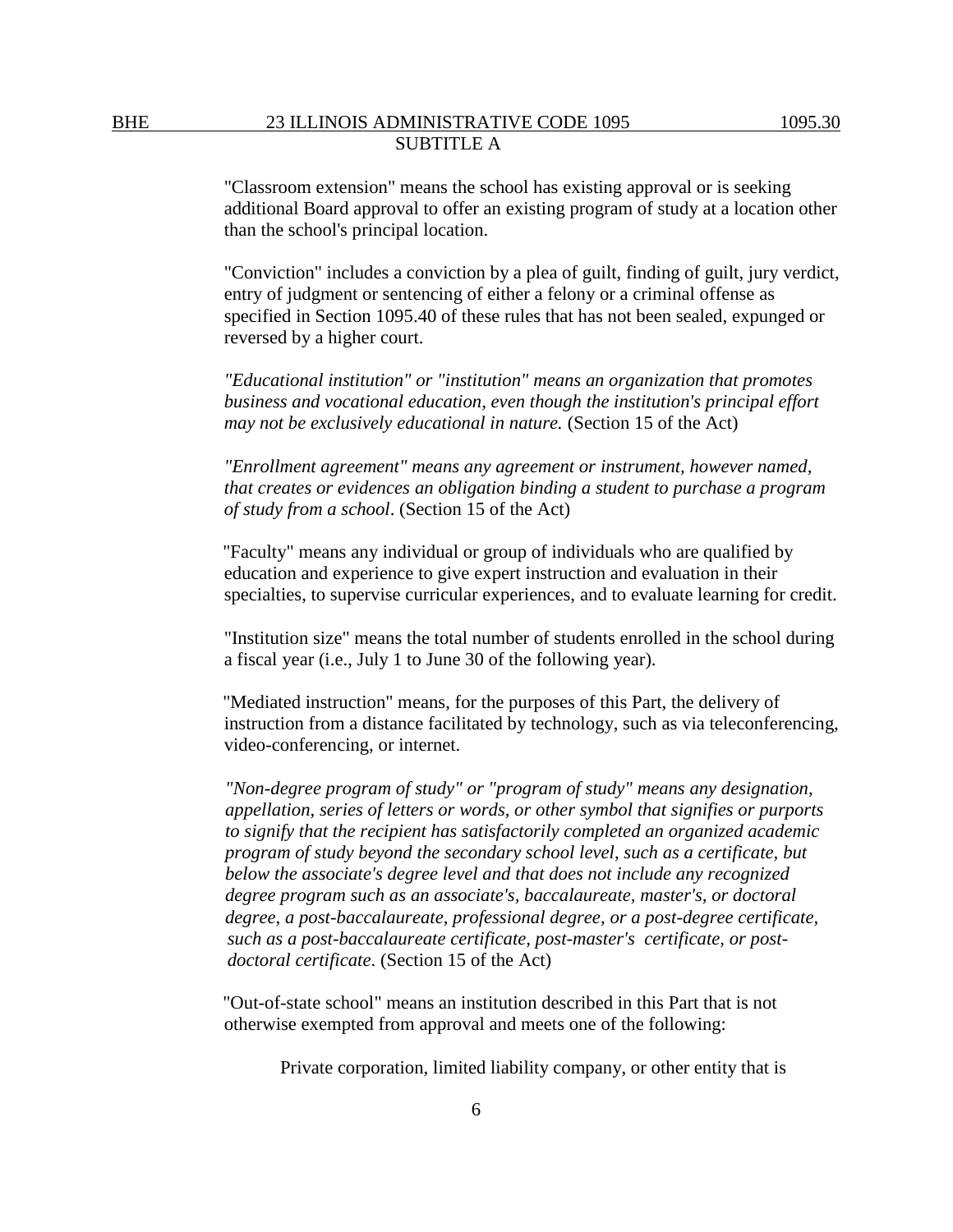initially incorporated or organized under domestic laws other than the laws of this State, if required, and initially operated outside the State; or

Not-for-profit corporation, limited liability company, or other entity that maintains its primary place of business or home office outside this State.

*"Permit of approval" means a non-transferable permit, issued by and pursuant to the authority of the Board of Higher Education through its Division of Private Business and Vocational Schools to a private business and vocational school in the name of the school, that authorizes the school to solicit students and to offer and maintain one or more courses of instruction in compliance with the provisions of* the *Act and such standards and rules as may be adopted by the Board* in this Part. (Section 15 of the Act)

*"Program of study" as used in this definition means any academic program beyond the secondary school level, except for a program that is devoted entirely to religion or theology, a program offered by an institution operating under the authority of the Private College Act, the Academic Degree Act, or the Board of Higher Education Act, or a program of study of less than one year in length operating under the statutory authority granted to the Department of Financial and Professional Regulation*. (Section 15 of the Act)

"Tuition" means, solely for the purposes of this Part, the total cost of the course of instruction and all other fees for services and facilities furnished or made available to the student by or through the school and/or third parties, including, without limitation, corporate partners or donors, in connection with a student's matriculation and study and completion of a non-degree program of study, including all charges or expenditures made by the school and/or third parties, including, without limitation, corporate partners or donors, for tuition, room and board, books, materials, supplies, laboratory, shop and studio fees, and other expenses.

"Unearned prepaid tuition" means the amount paid to the school by a student or on behalf of a student for which educational services have not yet been rendered. For example, a student pays a school the total amount of \$500 dollars prior to the first day of class. In this scenario, the school initially holds \$500 in unearned prepaid tuition from that student. After 10% of the course is completed, the school will hold \$450 in unearned prepaid tuition from that student. After 20% of the course is completed, the school will hold \$400 in unearned prepaid tuition from that student and so on.

(Source: Amended at 42 Ill. Reg. TBD, effective December 19, 2017)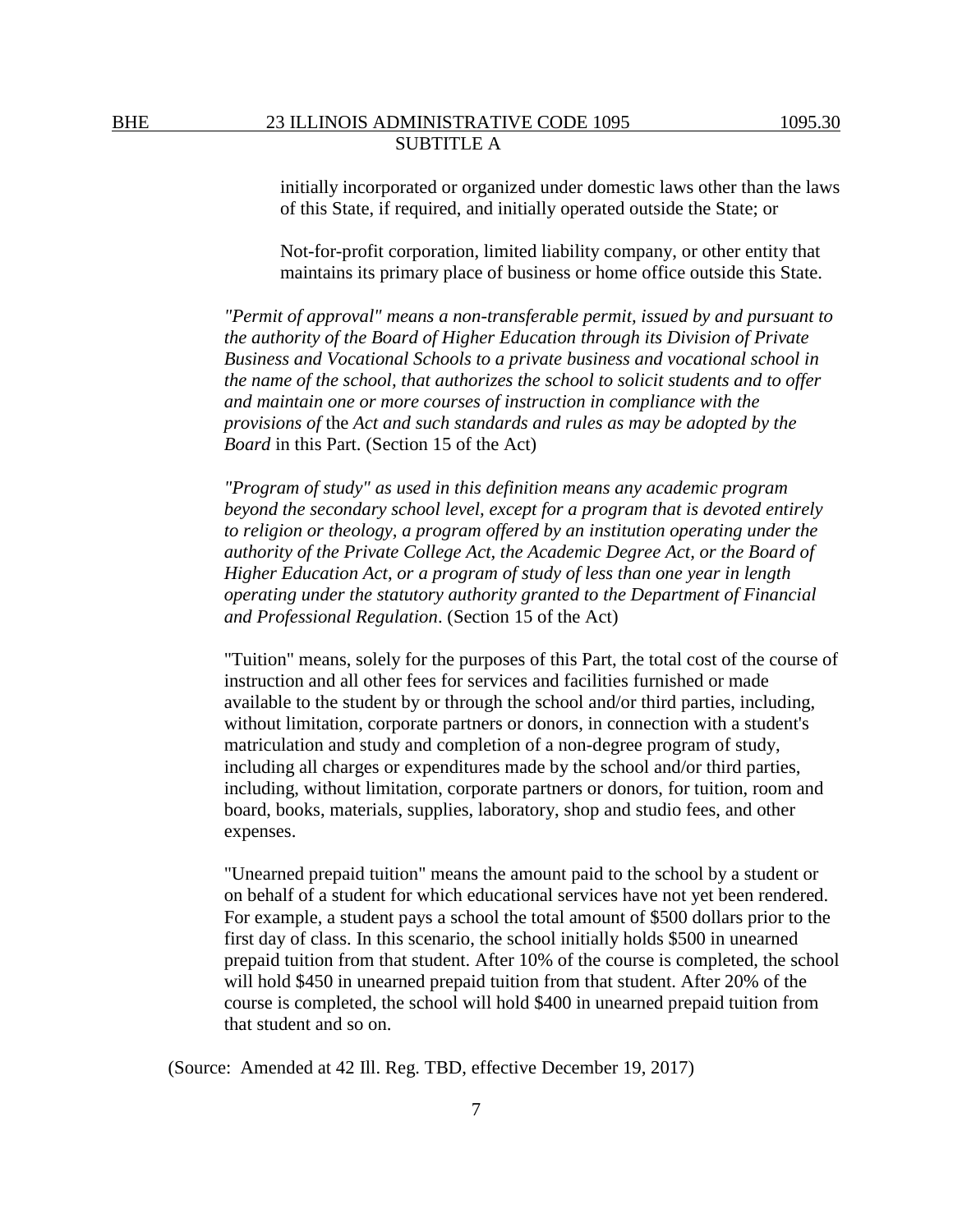### **Section 1095.40 Criteria for Evaluation of the Application for a Permit of Approval**

The Board shall approve all schools described in Sections 1095.20(a) and (b) that are not otherwise exempted in Section 1095.20(d). *The following standard criteria are intended to measure the appropriateness of the stated educational objectives of the educational programs of a given institution and the extent to which suitable and proper processes have been developed for meeting those objectives. Information related to the satisfaction of the approval criteria outlined in Section* 35 of the Act and this Part *must be supplied to the Board by institutions on forms provided by the Board. Additional information may be requested by the Board to determine the institution's ability to satisfy the criteria*. (Section 35 of the Act)

- a) *Qualifications of Governing Board Members, Owners, and Senior Administrators At a minimum, these individuals must be of good moral character and have no felony criminal record*. (Section 35 of the Act)
	- 1) Governing board members, owners and senior administrators have not been involved with a postsecondary educational institution that had institutional authorization to operate in a State revoked during the past 7 years.
	- 2) Governing board members, owners and senior administrators have not controlled, managed, or been involved with a postsecondary educational institution that has ceased operation during the past 7 years that did not provide for the completion of programs by its students, did not provide tuition refunds, and/or resulted in the loss of time or money for enrollees.
	- 3) Governing board members, owners and senior administrators have not knowingly falsified or withheld information from oversight agencies.
	- 4) Governing board members, owners and senior administrators do not have a prior conviction of a felony involving fraud, dishonesty, false statement or some other element of deceit, untruthfulness or falsification.
	- 5) The Board shall not regard the fact of a prior criminal conviction as evidence of a lack of good moral character. In determining the moral character of a governing board members, owners and senior administrators on the basis of a prior criminal conviction, or that person's rehabilitation following a felony conviction, the Board may consider:
		- A) the time that has elapsed since the offense;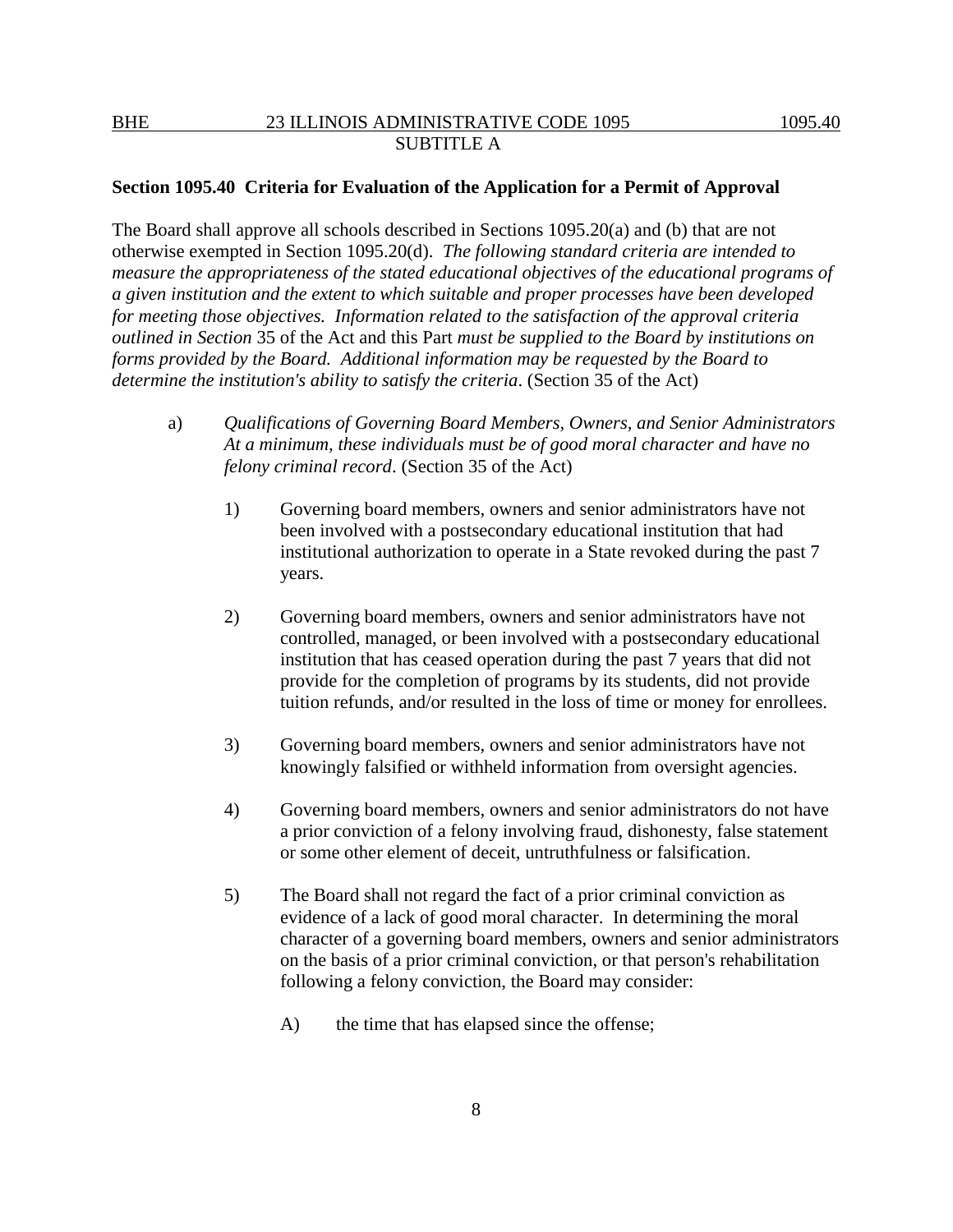- B) the bearing the criminal offense for which the governing board members, owners and senior administrators was previously convicted will have on his or her fitness or ability to perform one or more of his or her duties and responsibilities;
- C) any information produced by the governing board members, owners and senior administrators with a prior conviction on his or her behalf in regard to his or her rehabilitation, including, but not limited to, a Certificate of Relief from Disabilities described in Section 5-5.5-10 of the Unified Code of Corrections [730 ILCS 5] or Certificate of Good Conduct described in Section 5-5.5-25 of the Unified Code of Corrections.
- b) *Qualifications of Faculty and Staff* (Section 35 of the Act)
	- 1) The education, experience and other qualifications of faculty, staff and instructors shall reasonably ensure that the students will receive education consistent with the objectives of the program of study.
	- 2) The faculty, staff and instructors of the school shall be of good professional reputation and character.
	- 3) Schools are required to submit faculty credentials required for teaching a program of study as part of the submission for institution's approval. Faculty do not have to be approved by the Board prior to the start of the instructional period. Individual faculty hires and their appropriate qualification will be submitted by the institution during designated reporting periods and need not be submitted prior to teaching the course. Failure to hire faculty according to the credentials outlined by the institution may be grounds for revocation of the permit of approval.
- c) *Demonstration of Student Learning and Quality of Program Delivery* (Section 35 of the Act)
	- 1) Schools must show the capacity to develop, deliver and support academic programs. Procedures and policies that will assure the effective design, conduct and evaluation of the certificate program under the academic control of the school must be developed. Assessment plans must demonstrate that the school has identified clear and appropriate program and student learning goals and must have defined appropriate outcomes. Appropriate data must be collected and may be requested by the Board to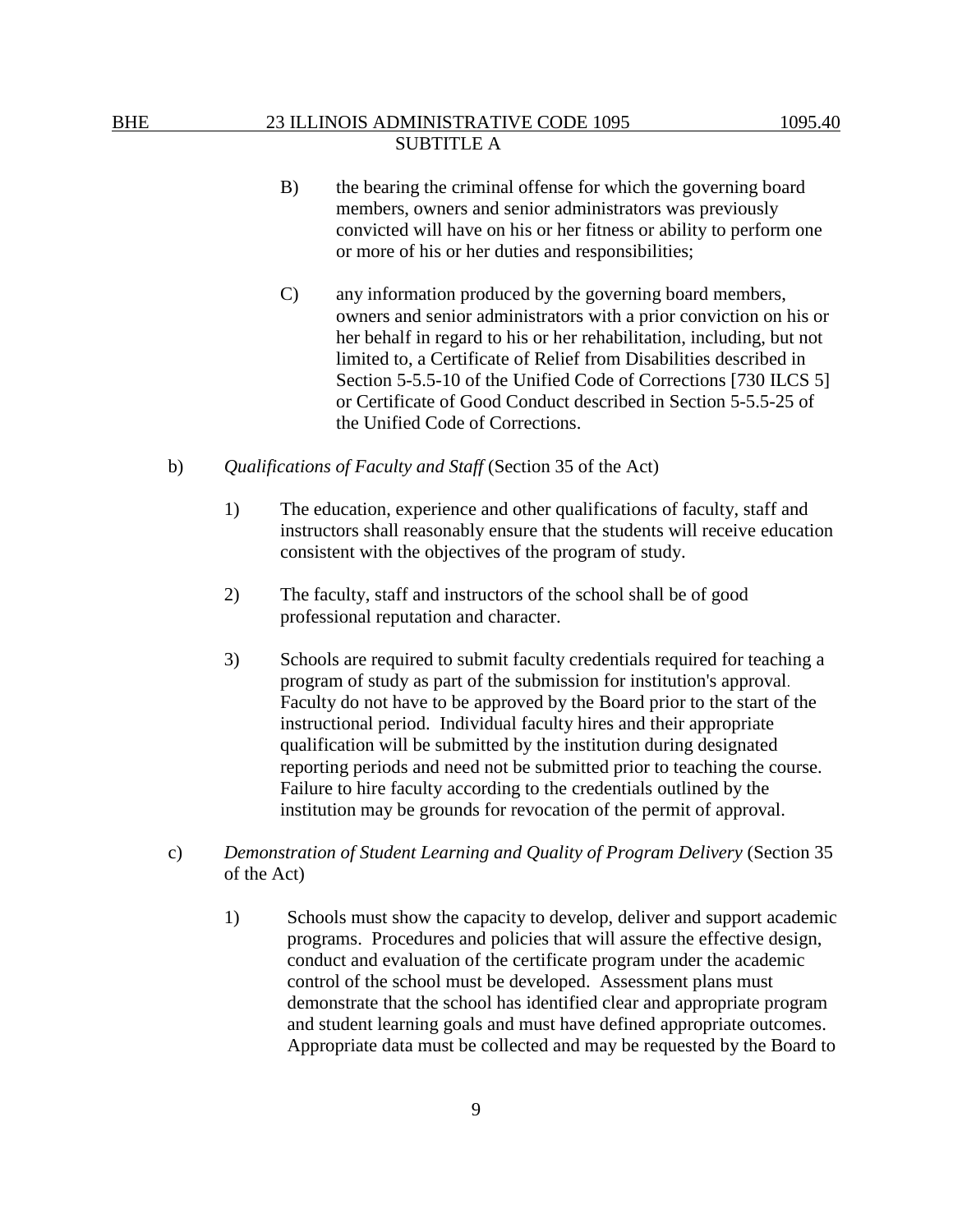show the level of student learning that has occurred as a result of participation in the school's programs of study.

- 2) Adequate records shall be maintained by the school to show attendance, progress or grades, and consistent standards should be enforced relating to attendance, progress and performance.
- 3) Upon satisfactory completion of the program of study, the student shall be given the appropriate certificate by the institution, indicating that a specifically approved course of instruction or study has been satisfactorily completed by the student.
- d) *Sufficiency of Institutional Finances* (Section 35 of the Act) The school should be financially stable and capable of assuring the revenues needed for meeting stated objectives and fulfilling commitments to students.
- e) *Accuracy, Clarity, and Appropriateness of Program Descriptions Institutional promotional, advertising, and recruiting materials must be clear, appropriate, and accurate*. (Section 35 of the Act)
	- 1) *Prior to the issuance of a permit of approval by the Board, no person or organization shall advertise a school or any program of study or solicit prospective students unless the person or organization has applied for and received from the Board authorization to conduct* that *activity. If the Board has authorized* the *activity, all advertisements or solicitations must reference the Board's approval by stating that the school is approved by the "Division of Private Business and Vocational Schools of the Illinois Board of Higher Education"*. (Section 65 of the Act)
	- 2) Schools are required to submit information about the recruiting process and the information provided to students as a part of the submission for the school's approval. Individual recruiters do not have to be approved by the Board prior to the start of the employment period. Individual recruiters hired and their appropriate qualifications will be submitted by the institution during designated reporting periods and need not be submitted prior starting employment. The actions of the recruiters are the responsibility of the institution. Failure to adhere to the information about the recruiting process and the information provided to students outlined by the institution in the application process may be grounds for revocation of the permit of approval.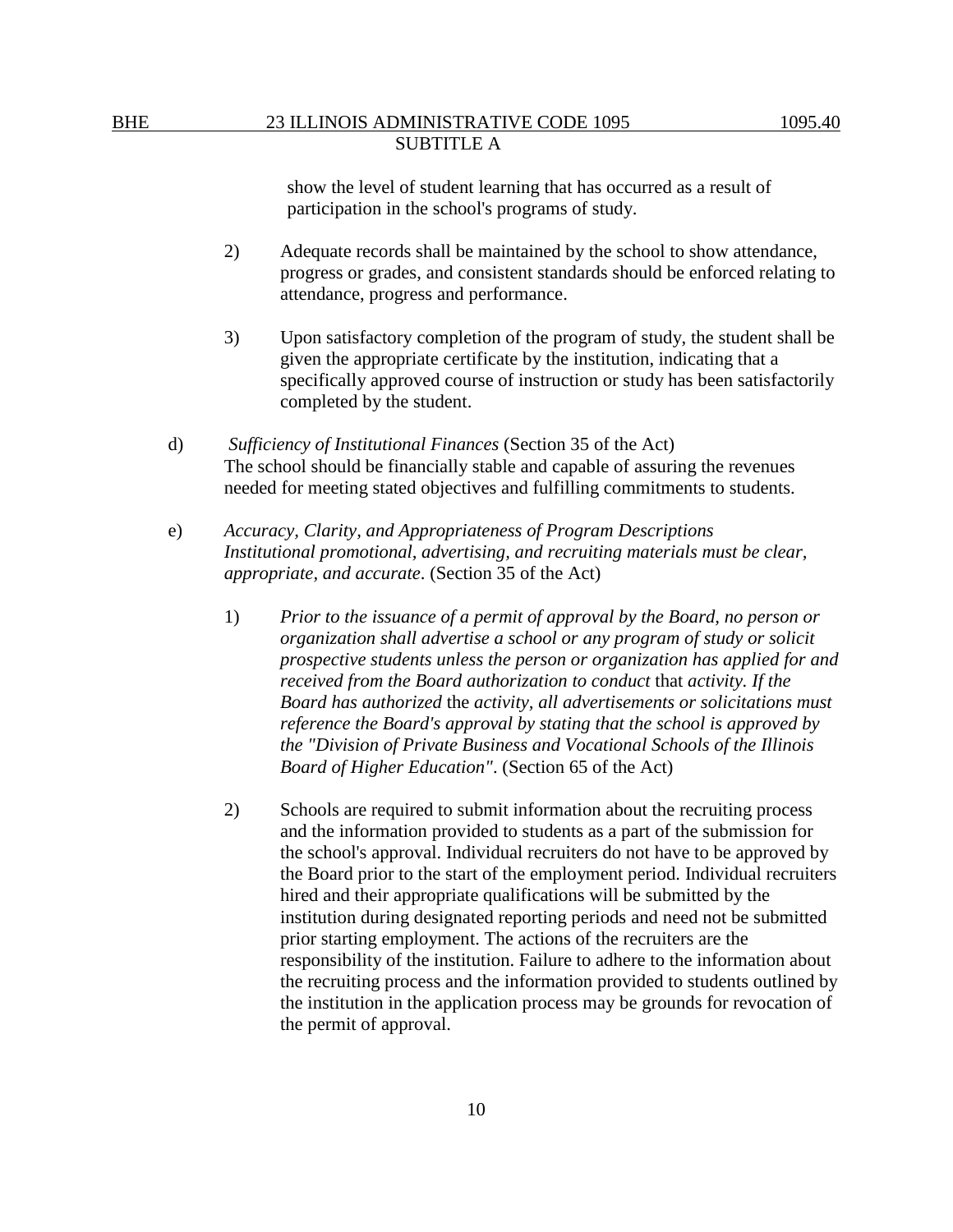- 3) The Board, at any time, may require that a school furnish proof to the Board of any of its advertising claims. If proof acceptable to the Board cannot be furnished, a retraction of the advertising claims, published in the same manner as the claims themselves, must be published by the institution and continuation of that advertising shall constitute cause for revocation of the institution's permit of approval.
- 4) For schools requiring approval, the objectives for the school and its programs of study must be consistent with what the school name and program titles imply.
	- A) The term "university" shall only be used in the name of an institution of higher education when the institutional structure includes two or more distinct colleges (e.g., College of Business, College of Education, and College of Liberal Arts and Sciences) providing instruction at the baccalaureate and graduate levels, and is involved in public service activities, scholarship and research.
	- B) The term "college" shall only be used to refer to a school providing instruction at the postsecondary level.
	- C) Program names shall adhere to the Classification of Instructional Programs (CIP) developed by the National Center for Educational Statistics.

## f) *Sufficiency of Facilities and Equipment At a minimum, these must be appropriate and must meet applicable safety code requirements and ordinances*. (Section 35 of the Act)

- 1) The school shall have adequate and suitable space, equipment and instructional materials to provide education of suitable quality.
- 2) The school shall be maintained and operated in compliance with all pertinent local, State and national ordinances and laws.

# g) *Fair and Equitable Refund Policies At a minimum, these must be fair and equitable, must satisfy any related State or federal rules, and must abide by the standards established in* the *Act and* this Part. (Section 35 of the Act)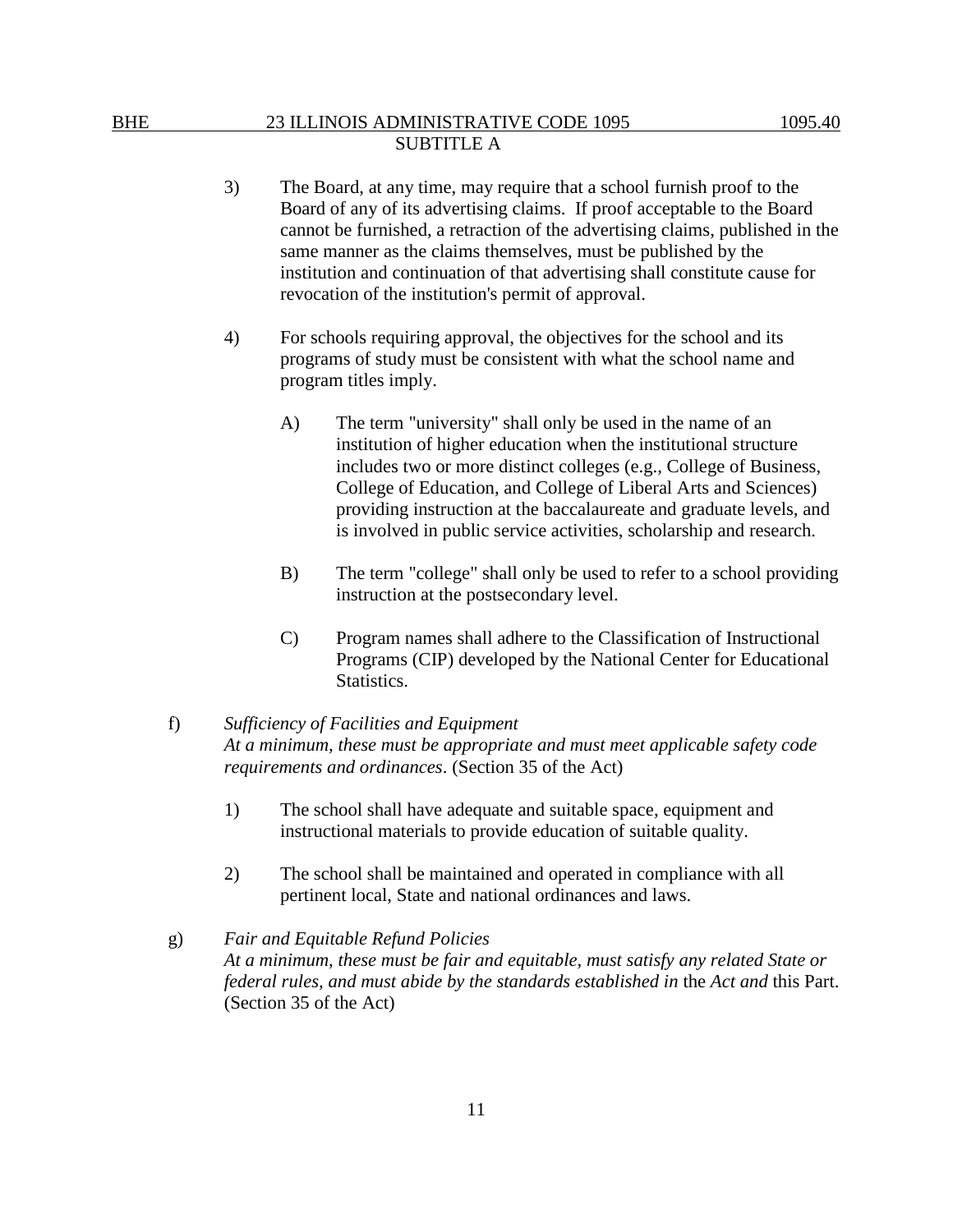- 1) *The Board shall establish minimum standards for a fair and equitable refund policy that must be applied by all institutions subject to* the *Act*  (Section 60 of the Act)*.*
- 2) *The same refund policy must be applied to all students even if they are not eligible for federal financial aid* (Section 60 of the Act)*.*
- 3) *Schools that are accredited by an accrediting body recognized by the U.S. Department of Education and approved to participate in offering Federal Title IV student financial aid may apply the required federal refund policy as long as the same policy is applied to all students even if they are not eligible for federal financial aid* (Section 60 of the Act).
- h) *Appropriate and Ethical Admissions and Recruitment Practices At a minimum, recruiting practices must be ethical and abide by any State or federal rules*. (Section 35 of the Act)
	- 1) Neither the school nor its agents shall engage in advertising, sales, collection, credit or other practices of any type that are false, deceptive, misleading or unfair.
	- 2) Schools and agents shall not:
		- A) Use a photograph or other such illustration in public documents, sales literature or otherwise in such a manner as to convey a false impression as to size, importance or location of the institution or equipment and facilities associated with the institution;
		- B) Make a deceptive statement concerning other institutional activities in attempting to enroll students;
		- C) Quote a dollar amount, other than the average starting salary for all school graduates employed during the most recent reporting period as specified in Section 1095.240(d) pursuant to Section 37 of the Act, in any advertisement as representative or indicative of the earning potential of graduates;
		- D) State or represent that students will be guaranteed employment while enrolled in the institution or that employment will be guaranteed for students after graduation;
		- E) Misrepresent opportunities for employment upon completion of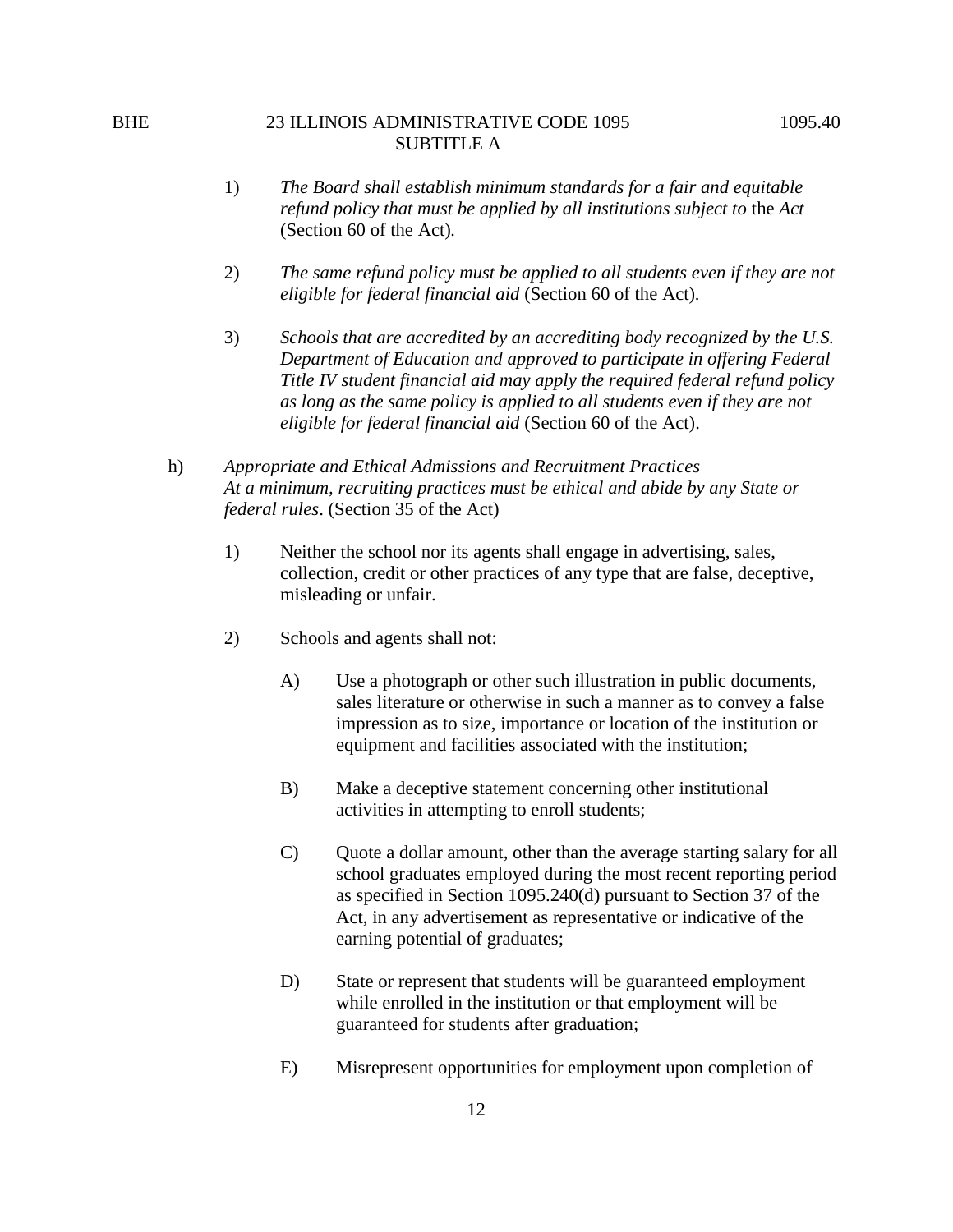any program of study;

F) State or represent that the programs and/or courses or exams are transferable to another institution without current documentation by an authorized official of the receiving institution.

# i) *Recognized Accreditation Status*

*Accreditation with an accrediting body approved by the U.S. Department of Education may be counted as significant evidence of the institution's ability to meet curricular approval criteria*. (Section 35 of the Act)

- 1) Any school applying for a permit of approval in the State of Illinois must specify its accreditation status.
- 2) The school must have the appropriate accreditation if the school offers a program in which professional qualification in a field is necessary for a graduate to obtain employment.
- 3) In the case of a program requiring accreditation pursuant to Section  $1095.40(i)(2)$ , an institution without accreditation from an accrediting authority recognized by the U.S. Department of Education or the Council for Higher Education Accreditation shall provide a clearly defined plan to move from candidate to affiliate status. The plan should include the name of the accrediting organization, the basic outline of the accreditation process, and the projected time line for obtaining affiliate status within five years after the date of Board approval, unless the Board waives the original time line because it is found to be an unrealistic expectation.
- j) *Meeting Employment Requirements in the Field of Study* (Section 35 of the Act)
	- 1) *The institution must clearly demonstrate how a student's completion of the program of study satisfies employment requirements in the occupational field.* The *information must be clearly and accurately provided to students*. (Section 35 of the Act)
	- 2) *If licensure, certification, or their equivalent is required of program graduates to enter the field of employment, the institution must clearly demonstrate that completion of the program will allow students to achieve this status*. (Section 35 of the Act)
- k) *Enrollment Agreements that Meet the Requirements Outlined in* the *Act* and this Part (Section 35 of the Act)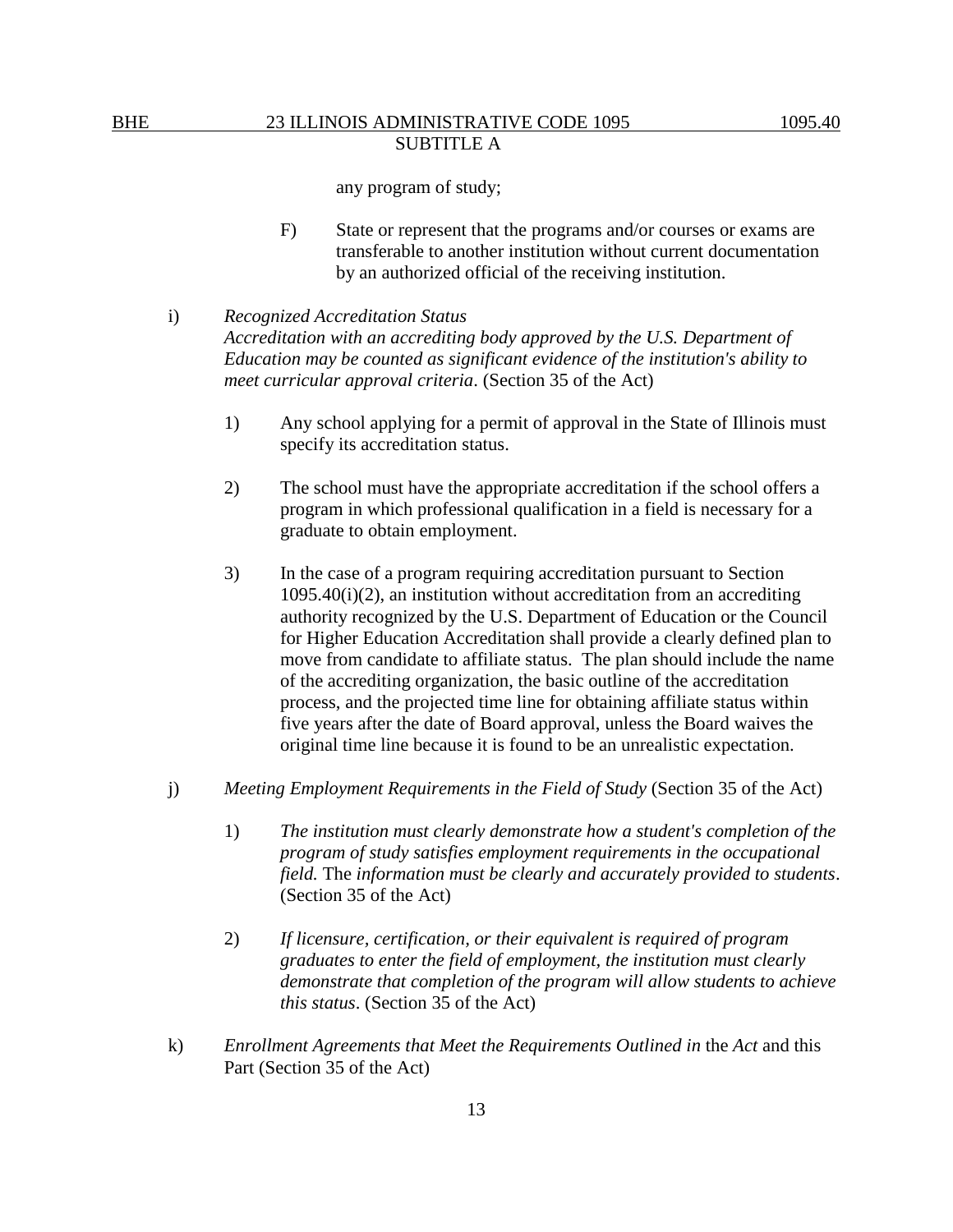- 1) *A copy of the enrollment agreement must be provided to the Board. Enrollment agreements may be used by schools only if approved by the Board.* (Section 40 of the Act)
- 2) *The Board shall develop a standard enrollment agreement for use by schools approved or seeking approval under* the *Act* and this Part*. Schools may create an enrollment agreement that meets the minimum requirements of this Section* and this Part*, but it must be approved by the Board prior to implementation*. (Section 40 of the Act)
- 3) Enrollment agreements shall include, at a minimum, the following:
	- A) *A clear description of costs, refund policies, program information* and *all disclosures required by* the *Act* (Section 40 of the Act);
	- B) *The Board's Internet website, the address and phone number of the Board for students to report complaints, and any additional information the Board may require by rule* (Section 40 of the Act);
	- C) An explanation of all criteria and requirements for retention, progress towards certificate, and graduation of the student;
	- D) The institution's tuition, cancellation and refund policies;
	- E) A statement of the purpose and amount of any fees assessed; and.
	- F) Information on warning, probation or any other type of conditional status from an accreditor, licensure body, certifying entity, or federal/State oversight agency.
- 4) If the school requires the student to sign an enrollment agreement or a similar type of agreement with a different title, the document must be distributed as follows:
	- A) *The student must be given a copy of the enrollment agreement at the time the student signs that agreement and at the time of the agreement's acceptance, if those events occur at different times*. (Section 40 of the Act)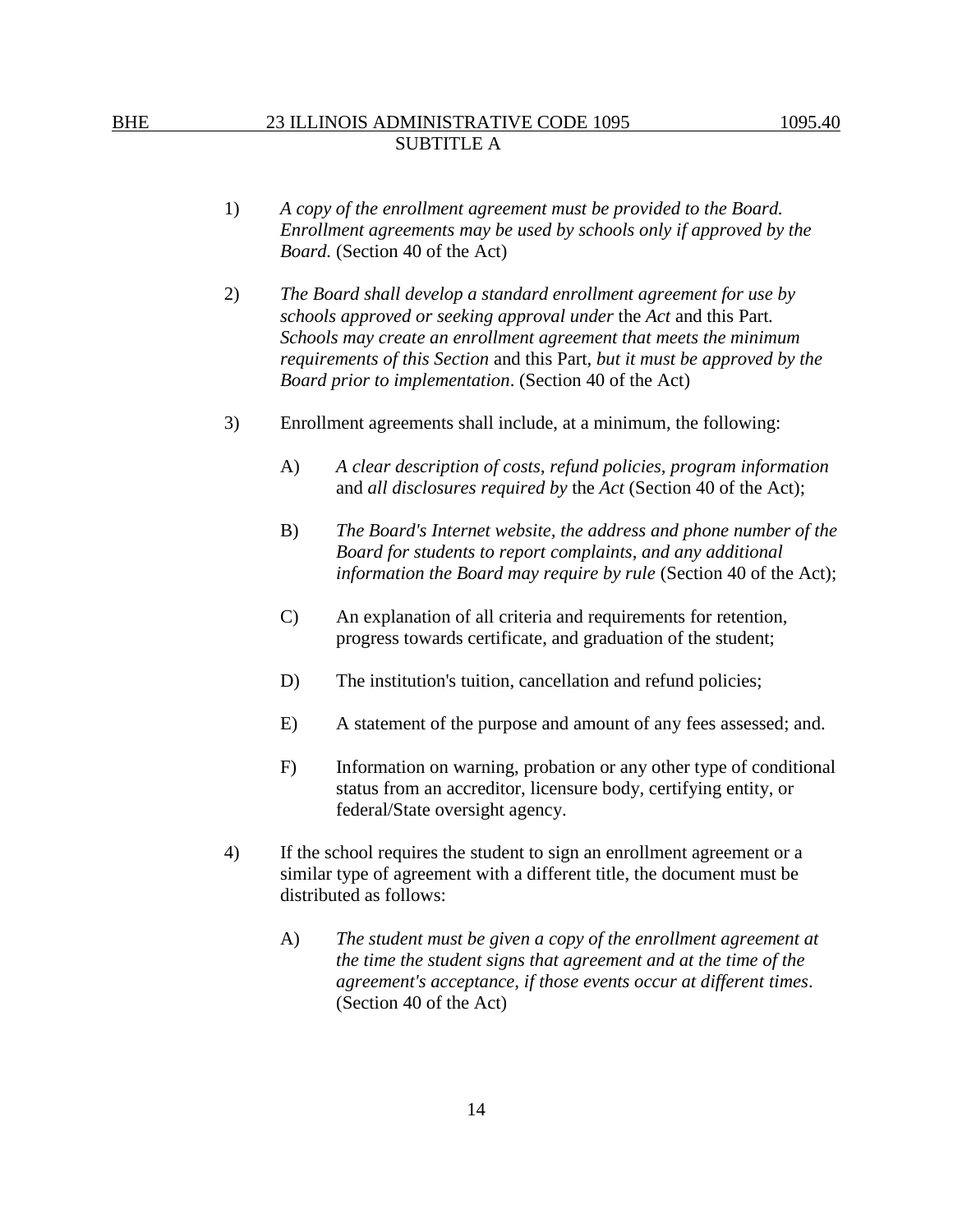- B) *The school shall retain a signed copy of the fully executed enrollment agreement as a part of the student's permanent record*. (Section 40 of the Act)
- 5) *No school may enter into an enrollment agreement* in which *the student waives the right to assert against the school or any assignee any claim or defense he or she may have against the school arising under the agreement. Any provisions in an enrollment agreement* in which *the student agrees to such a waiver shall be rendered void*. (Section 40 of the Act)
- 6) *No school may have an enrollment agreement that requires that a student register for more than a single semester, quarter, term, or other such period of enrollment as a condition of the enrollment nor shall any school charge a student for multiple periods of enrollment prior to completion of the single semester, quarter, term, or other such period of enrollment*. (Section 35 of the Act)
- l) *Clearly Communicated Tuition and Fee Charges* (Section 35 of the Act)
	- 1) *Tuition and fees and any other expense charged by the school must be appropriate to the expected income that will be earned by graduates*. (Section 35 of the Act)
	- 2) *No school may have a tuition policy that requires that a student register for more than a single semester, quarter, term, or other such period of enrollment as a condition of the enrollment nor shall any school charge a student for multiple periods of enrollment prior to completion of the single semester, quarter, term, or other such period of enrollment*. (Section 35 of the Act)
- m) *Legal Action Against the Institution, Its Parent Company, Its Owners, Its Governing Board, or Its Board Members Any such legal action must be provided to the Board and may be considered as a reason for denial or revocation of the permit of approval.* (Section 35 of the Act)
- n) Investigations and/or adverse actions by federal or State regulatory agencies, accrediting bodies, licensing boards, or certification entities against the Institution, Its Parent Company, Its Owners, Its Governing Board, or Its Board Members must be provided to the Board and may be considered as a reason for denial or revocation of the permit of approval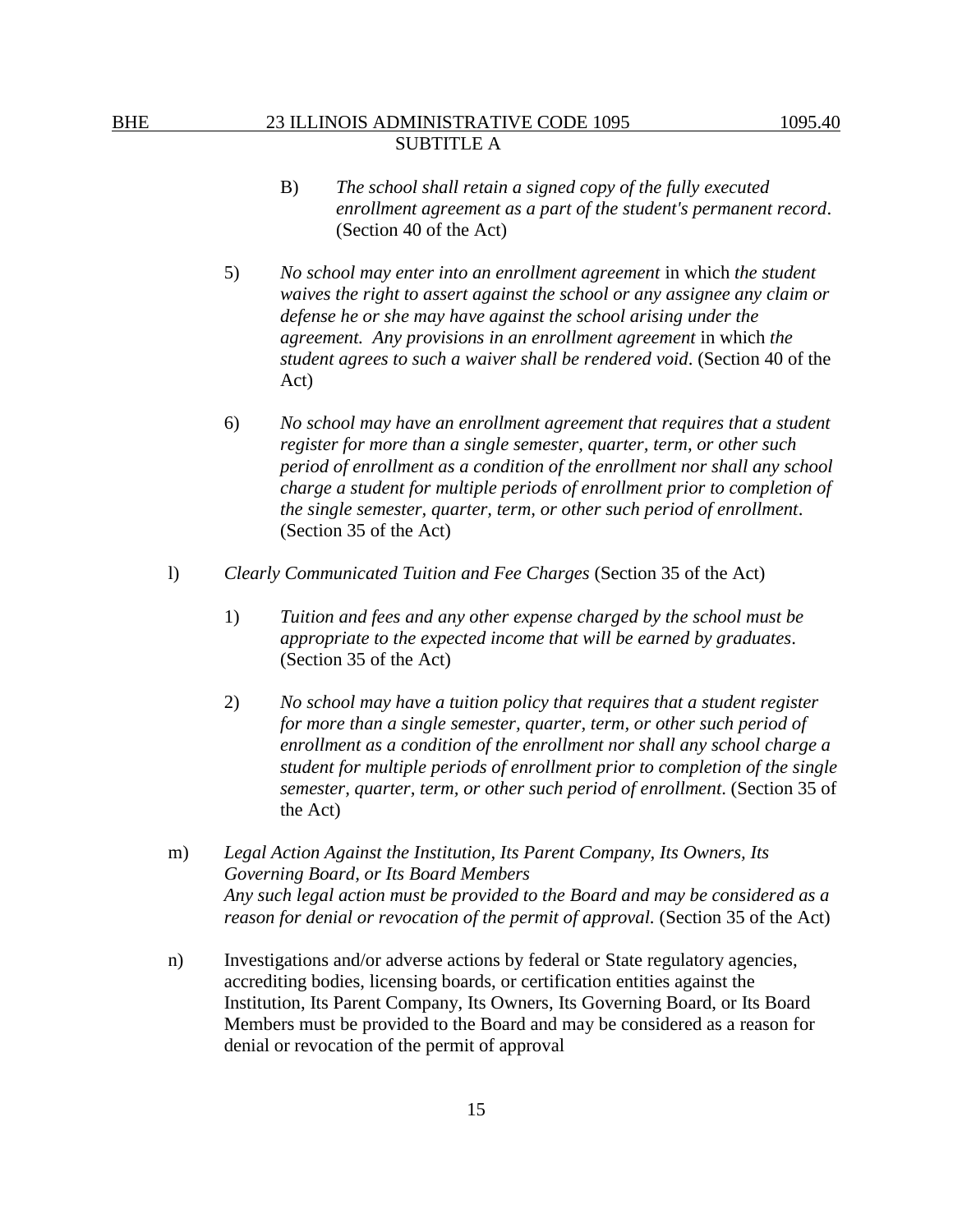- o) The school shall provide a current catalog or brochure, either in print or electronically, to each prospective student prior to enrollment. If a school maintains a website, the current catalog must appear on the website. Upon request, the school shall provide a catalog or brochure without gathering personal information from an individual unless that information is volunteered. The catalog or brochure shall contain the following:
	- 1) Descriptions of the programs offered, program objectives, lengths of program and institutional calendars with program start and end dates;
	- 2) Schedule of tuition, fees and all other charges and expenses necessary for completion of the course of study, and cancellation and refund policies;
	- 3) Student success data as required pursuant to Section 37 of the Act and this Part and any data to satisfy Board reporting requirements;
	- 4) A statement of the institution's accreditation status with a U.S. Department of Education recognized accrediting body. If no such accreditation exists, the institution must prominently state this in its advertising and published materials;
	- 5) Statements regarding the transferability of a certificate to other institutions of higher education and the importance of consulting with institutions to which the student may seek to transfer;
	- 6) Evidence of articulation arrangements with institutional counterparts, when these arrangements exist;
	- 7) Other material facts concerning the institution and the program or course of instruction as are likely to affect the decision of the student to enroll, together with any other information specified by the Board and defined in this Part; and
	- 8) Information on warning, probation or any other type of conditional status from an accreditor, licensure body, certifying entity or federal/State oversight agency.

(Source: Amended at 42 Ill. Reg. TBD, effective December 19, 2017)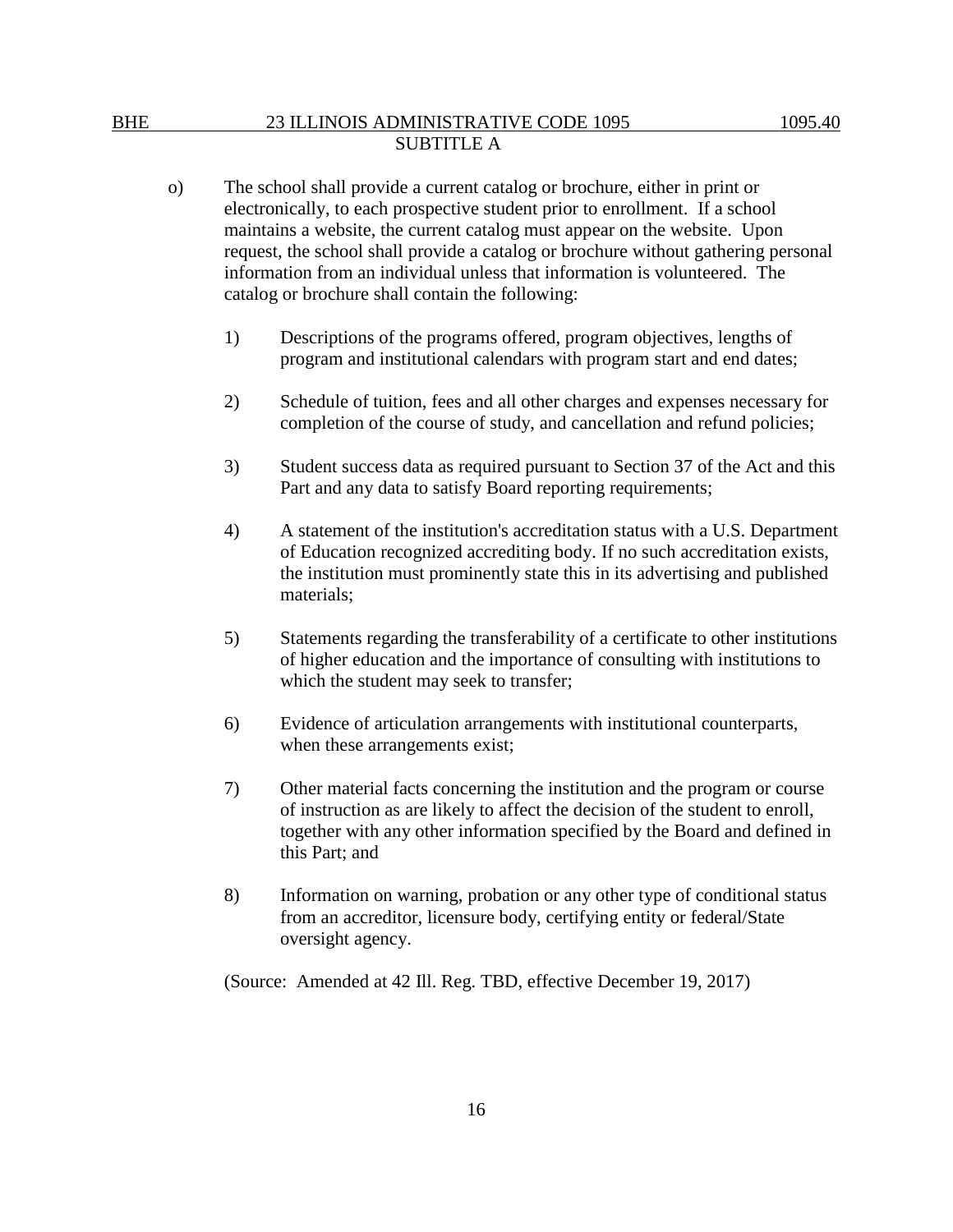### **Section 1095.50 Procedures for Obtaining a Permit of Approval**

*Each application required to be filed in accordance with the provisions of the Act and this Part must be accompanied by the required fee under the provisions of the Act and this Part, and all such applications must be made on forms prepared and furnished by the Board*. (Section 20 of the Act)

- a) The school representatives shall complete the application supplied by the Board. The application requests information and supporting evidence to demonstrate that the school meets the criteria established.
- b) *If an applicant school has not remedied all deficiencies cited by the Board within 12 months after the date of its original application for a certificate of approval, an additional original application fee for the continued cost of investigation of its application is added*. (Section 75(6) of the Act)
- c) Following the receipt of the formal application, accompanying documentation, and applicable fee, staff will review and analyze all materials.
- d) If a completed original application is rejected, the Board shall:
	- 1) Issue a written response specifying the reason for the rejection; or
	- 2) Issue a permit of approval only after the reasons for rejecting the application have been removed.
- e) If a school is in disagreement with the Board's findings regarding its original application, it may, within 30 business days after receipt of the application deficiency report, petition the Board in writing for a reexamination of the application. The petition shall include the reasons for disagreement with the findings, and documentation and exhibits supporting the school's contentions of approvability. If, based on the petition and reexamination of the application, the Board finds and issues a report stating that the school still has not fulfilled all requirements for approval, the school may make a written request within 30 days after receipt of this report for an informal hearing to show why it believes it has satisfied all application requirements. The request will be granted within 60 days after receipt of that request. If, as a result of the presentation by the applicant, the Executive Director determines that application deficiencies cannot be resolved, the Executive Director shall call for a hearing as provided in Section 85 of the Act, to refuse to issue a permit of approval; or if it appears that the school can resolve application deficiencies within the time limitations of subsection (b), the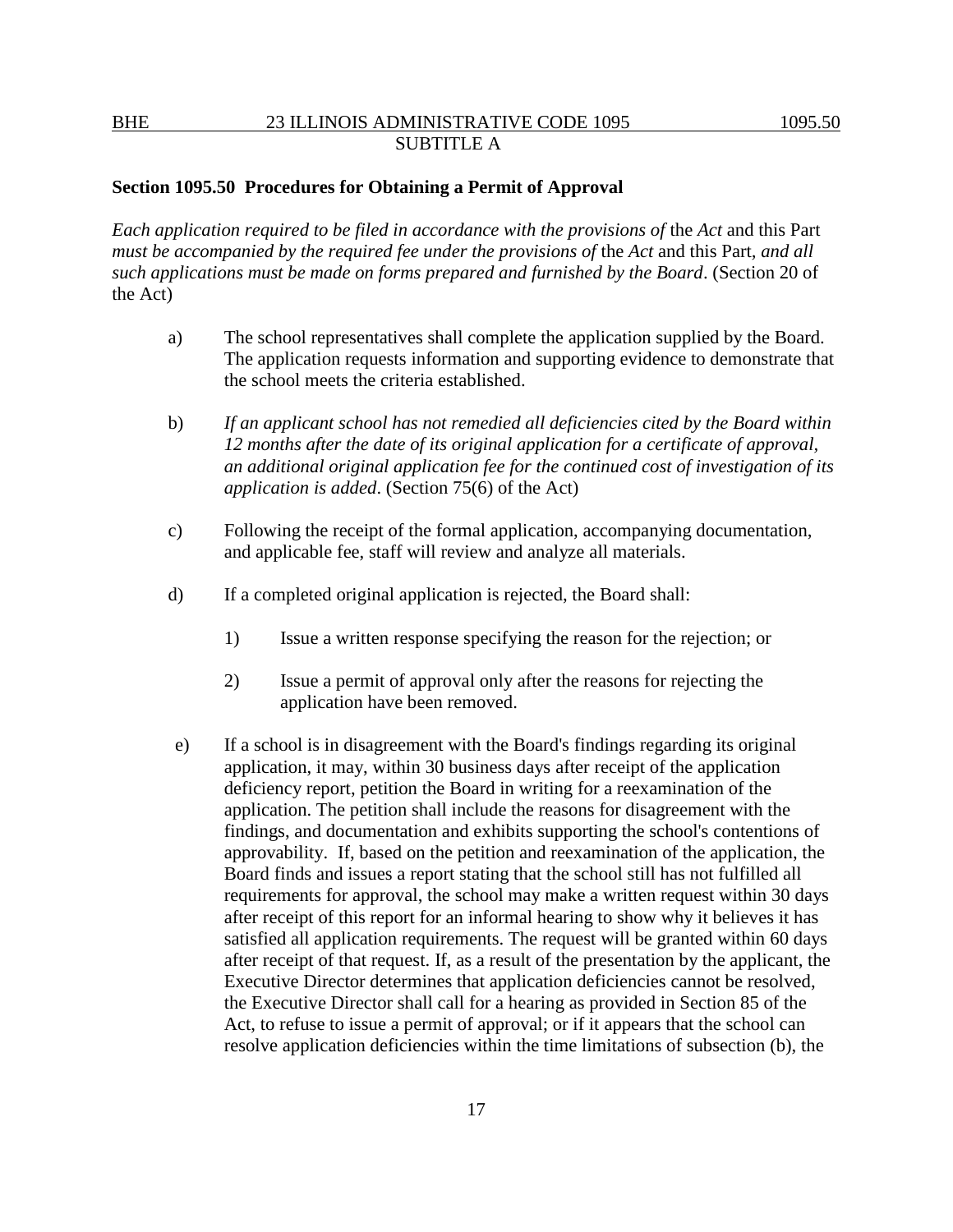Executive Director shall allow the applicant to continue efforts to remove application deficiencies, subject to subsection (b) of this Section.

(Source: Amended at 42 Ill. Reg. TBD, effective December 19, 2017)

### **Section 1095.60 Criteria for Evaluation of the Application for a New Program**

The Board requires that a school demonstrate that it can maintain and operate a new program that meets the standard criteria for those programs. The following standard criteria are designed to measure the appropriateness of the stated educational objectives to the programs of a given school and the extent to which suitable and proper processes have been developed for meeting those objectives:

- a) All criteria defined in Section 1095.40 for evaluating an application for a permit of approval shall apply.
- b) The objectives of the program must be consistent with what the program title implies.
- c) The requested program shall be congruent with the purpose, goals, objectives and mission of the school.
- d) The caliber and content of the curriculum shall assure that the stated objectives for which the program is offered will be achieved.
- e) The school shall have adequate and suitable space, equipment and instructional materials to provide education of suitable quality.
- f) The education, experience and other qualifications of directors, administrators, supervisors and instructors shall ensure that the students will receive education consistent with the objectives of the program.
- g) The information the school provides for students and the public shall accurately describe the programs offered, program objectives, length of program, schedule of tuition, fees and all other charges and expenses necessary for completion of the course of study, cancellation and refund policies, and such other material facts concerning the school and the program or course of instruction as are likely to affect the decision of the student to enroll. This information, including any enrollment agreements or similar agreements, shall be available to prospective students prior to enrollment.
- h) Fiscal and personnel resources shall be sufficient to permit the school to meet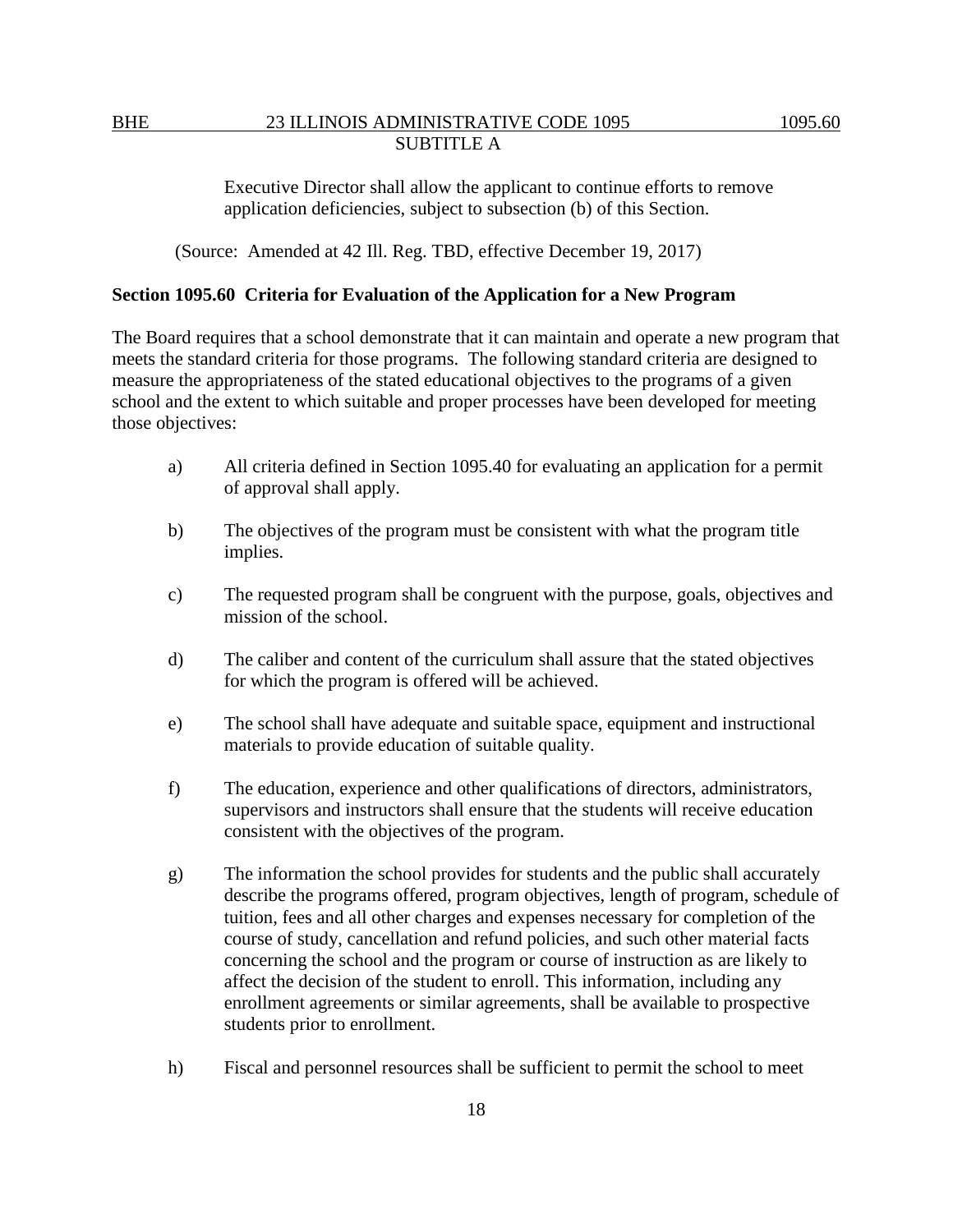obligations to continuing programs while assuming additional resource responsibilities for the new program.

i) The faculty, staff and instructors of the school shall be of good professional reputation and character.

# **Section 1095.70 Requirements for Technologically Mediated Instruction Offered from a Distance**

In addition to meeting other requirements in Section 1095.60, programs offered through electronically mediated distance learning must, at a minimum, meet the following requirements:

- a) The institution assures adequacy of technical and physical plant facilities, including appropriate staffing and technical assistance, to support its electronically offered programs.
- b) The institution provides students, faculty and staff with effective technical support and training for each educational technology hardware, software and delivery system required in a program. The help desk function is available to students during hours when it is likely to be needed, which shall be, at a minimum, 18 hours a day.
- c) Appropriate measures for security of systems and adequacy of support are maintained. The selection of technologies is based on appropriateness for the students, faculty and curriculum.
- d) Faculty are full participants in decisions regarding curricula and program oversight.
- e) Demonstration of student learning and program outcomes is appropriate to the field and consistent regardless of program delivery method.
- f) Appropriate admission processes, policies and assessments are used to ensure that students are capable of succeeding in an on-line learning environment. Students are adequately informed of the nature and expectations of on-line learning.
- g) Assessments of student learning, especially exams, take place in circumstances that include definite student identification and assurance of the integrity of student work.
- h) Assessment of electronically offered programs by the institution occurs in the context of the regular evaluation of all academic programs.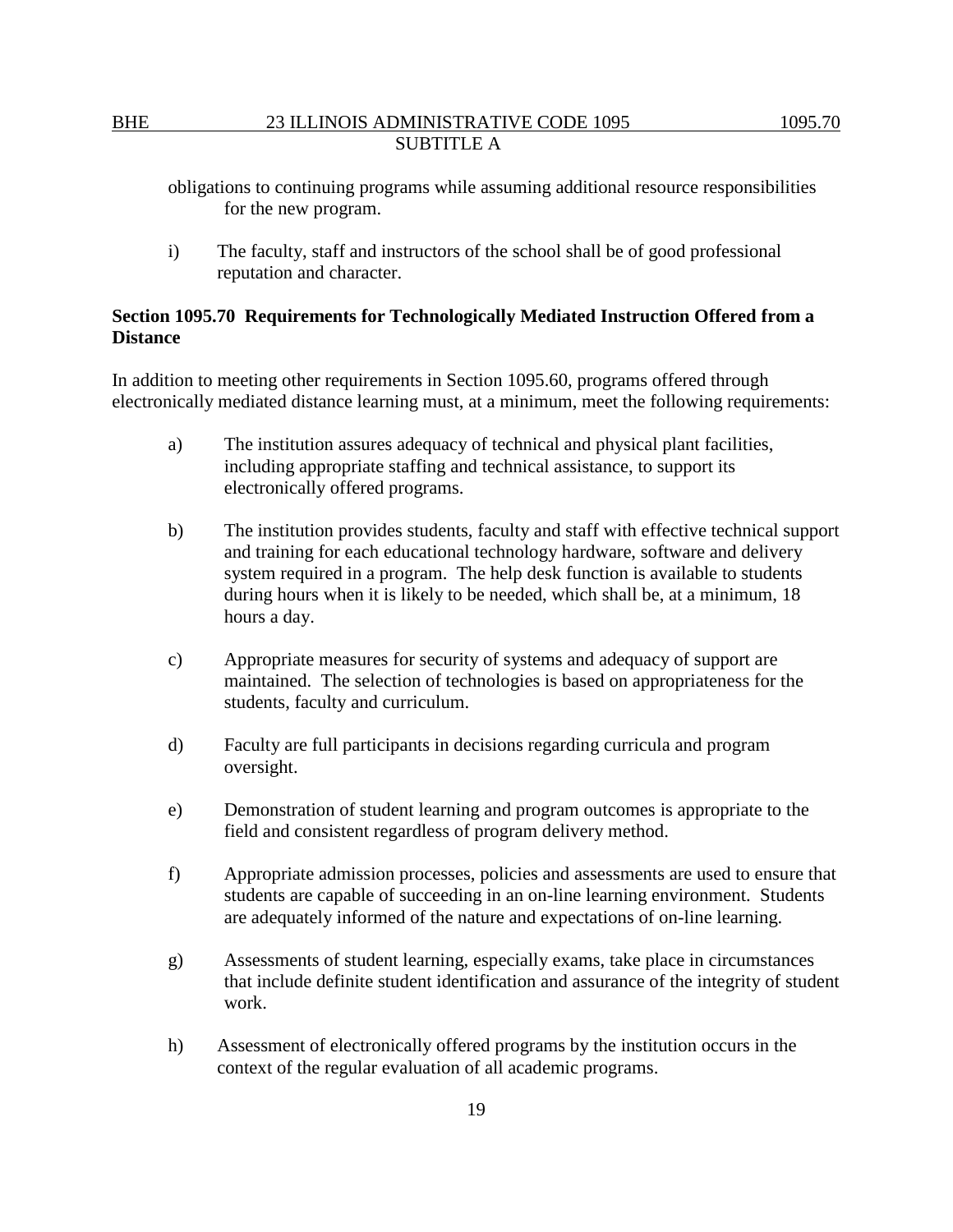# **Section 1095.80 Procedures for Obtaining Approval to Offer One or More New Certificates**

The Board shall approve all new programs of study in institutions described in Section 1095.20(a) that are not otherwise exempted in Section 1095.20(d). Following is a description of the steps in the approval process:

- a) New Program Request
	- 1) The school requesting permission to offer a new program or re-establish a program not offered in the last approval year will complete an application provided by the Board.
	- 2) Information to be provided by the school shall include:
		- A) Program titles and descriptions;
		- B) Program objectives;
		- C) Curriculum;
		- D) Relationship of new programs to existing programs;
		- E) Faculty;
		- F) Recommendation of internal governance bodies;
		- G) Facilities;
		- H) Finances; and
		- I) Program publicity information.
- b) Staff Analysis

Following receipt of the application, staff will review and analyze the application and documentation submitted.

c) Additional Documentation and Site Visit In the case of a proposed new program for which staff determines it is necessary to verify or supplement the information supplied in the application, the staff may request additional written documentation and/or arrange for a site visit.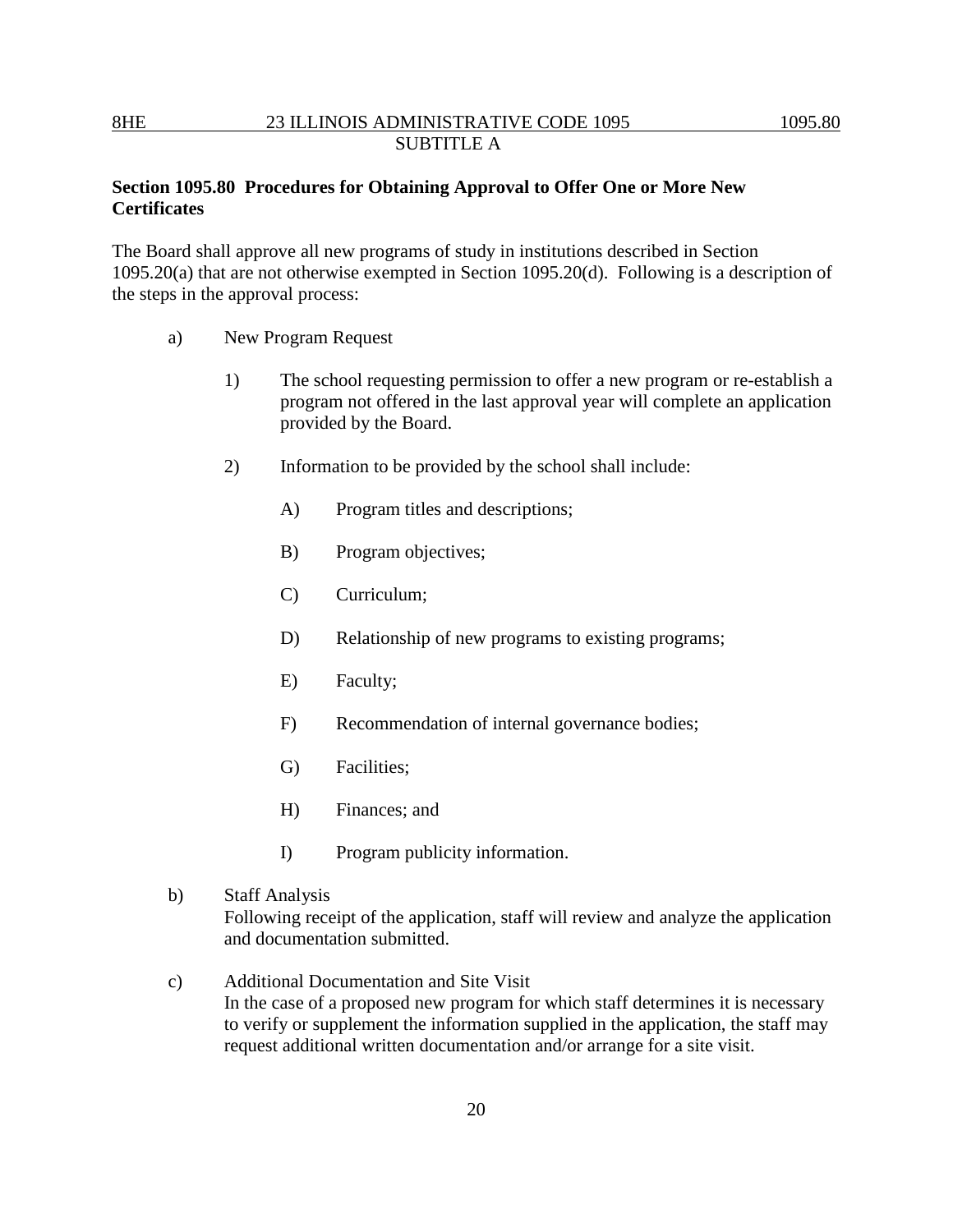- d) Outside Consultants The Executive Director of the Board, at his or her discretion, may utilize the services of outside consultants to assist the staff in a site visit and in the evaluation of the documentation submitted.
- e) Staff Report

Following the analysis, staff will summarize its findings and develop a recommendation regarding the new program request. This recommendation will be shared with the applicant. This recommendation will be one of the following:

- 1) That the program be approved to admit students, with the appropriate certificates being awarded upon program completion; or
- 2) That the approval requested not be granted.
- f) New Application Any school denied approval to award a new certificate must file a new application in order to be given subsequent consideration for approval.
- g) Advertising of Programs
	- 1) *Advertisements or solicitations must reference the Board's approval by stating that the school is approved by the "Division of Private Business and Vocational Schools of the Illinois Board of Higher Education"* (Section 65 of the Act).
	- 2) A school may state that it is approved to award a certificate in the State of Illinois only after that approval has been officially granted and received in writing from the Board.
	- 3) A school shall not advertise or state in any manner that it is "accredited" by the Board to award certificates.
	- 4) No school shall publish or otherwise communicate to prospective students, faculty, staff or the public misleading or erroneous information about the certificate-granting status of a given school.

(Source: Amended at 42 Ill. Reg. TBD, effective December 19, 2017)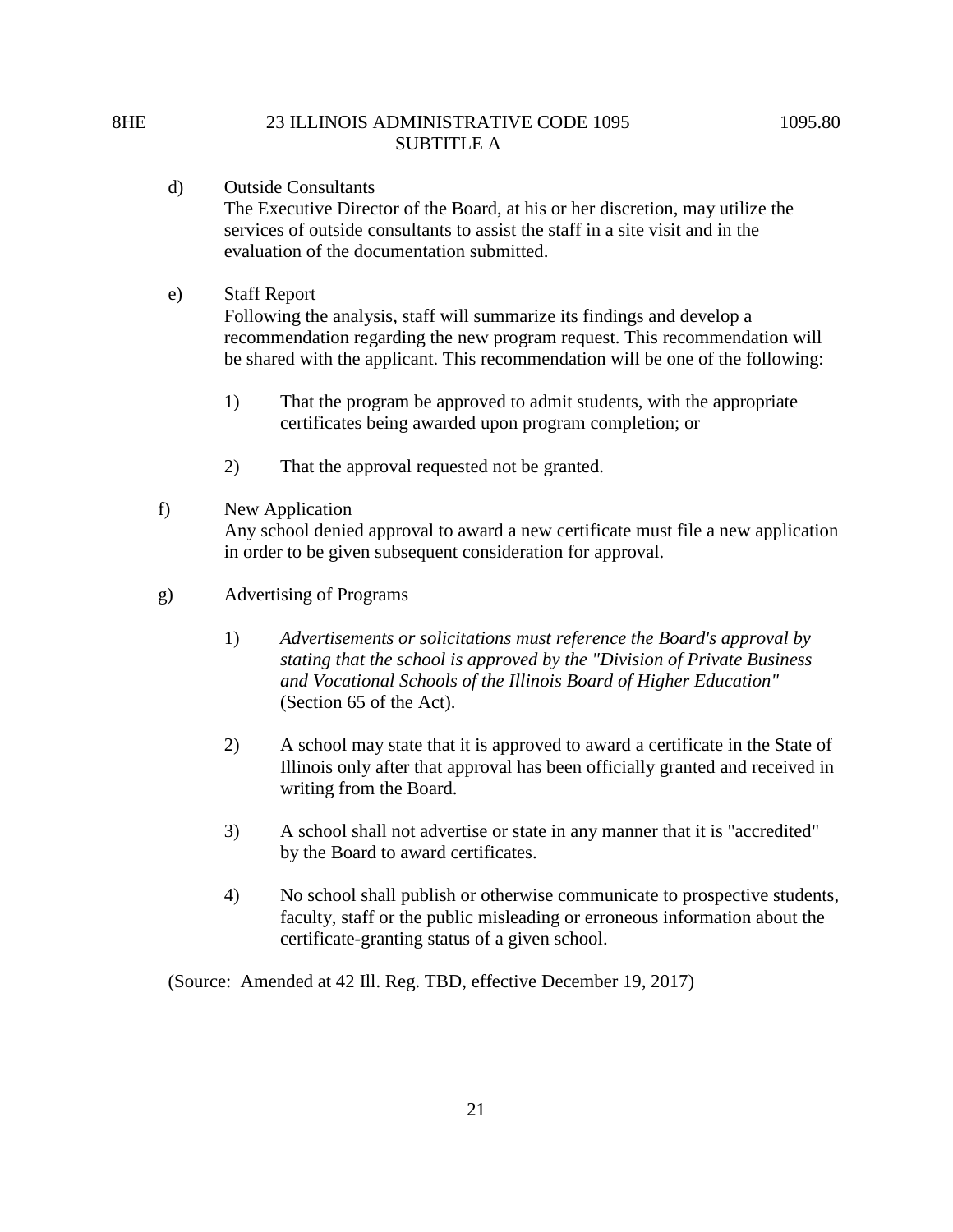## **Section 1095.90 Change of Location**

*A school must have approval prior to operating at a location and must make application to the Board for any change of location*. (Section 20 of the Act)

- a) A school shall notify the Board at least 30 calendar days in advance of any change of its principal location. It shall file an application on forms provided, pay the fee specified in Section 1095.120, and secure approval prior to operating at the new location.
- b) Included in the application for change of location shall be the following:
	- 1) The address and telephone number of the new location;
	- 2) Assurance that the site will be operated in accordance with the school's policies and guidelines as previously submitted to the Board;
	- 3) Inventories of instructional equipment if different from those previously submitted to the Board;
	- 4) Floor and training ground plans showing space is available for the school to deliver programs in accordance with this Part;
	- 5) Certificate of liability coverage or a rider indicating coverage of the new site;
	- 6) Documentation that the new site meets local health and safety requirements (e.g., fire marshal reports, occupancy certificates, public health certificates);
	- 7) Documentation of school surety bond coverage for the site (i.e., the surety bond indicating coverage of the site in the amount required by this Part);
	- 8) A copy of the new or revised catalog or a copy of the supplement to the catalog that gives a description of the new site and its address;
	- 9) The academic calendar for the new location.
- c) A school shall notify the Board when it is prepared for a visit to the site of any changed location of the school, which shall be conducted prior to the Board's issuing a permit of approval.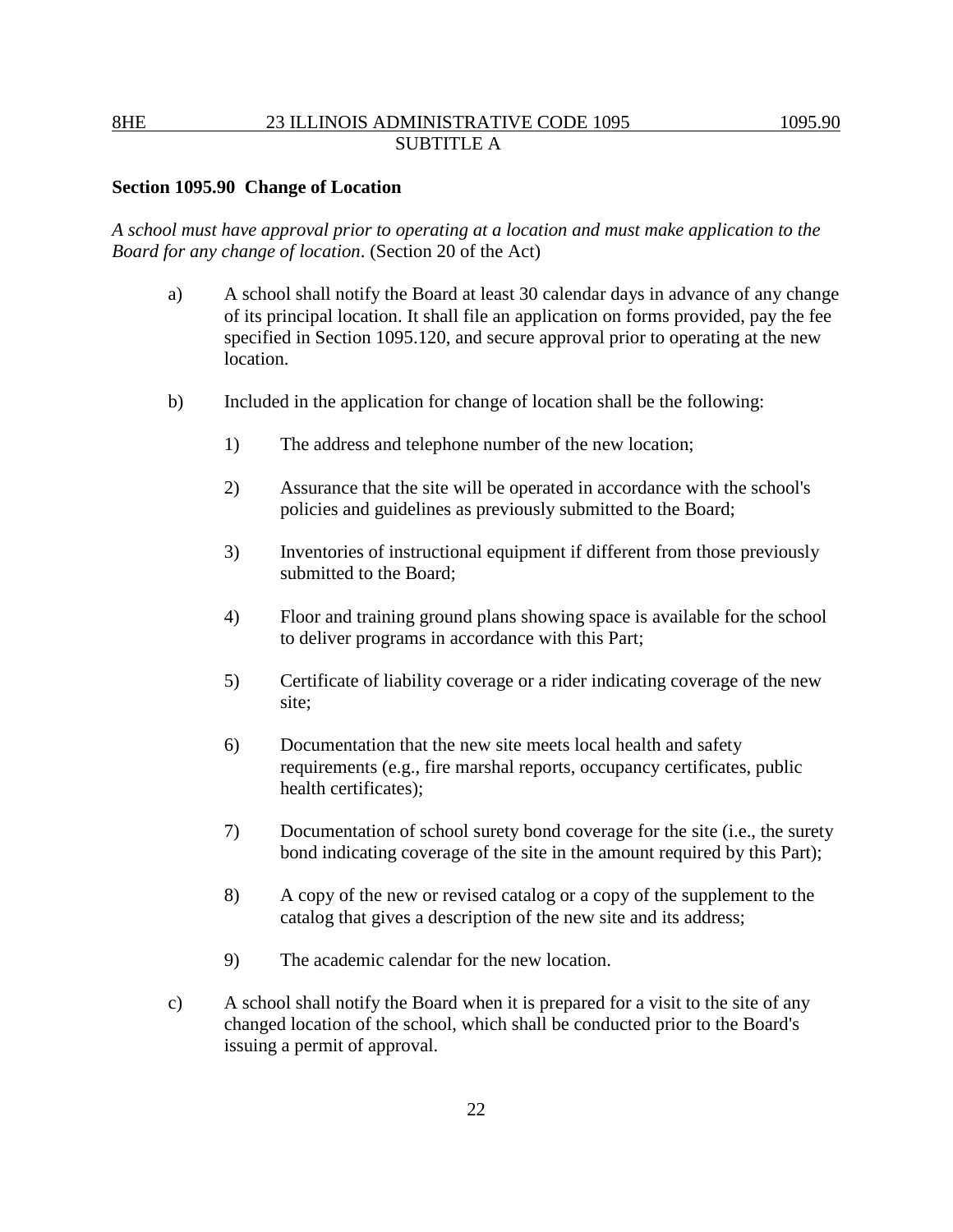## **Section 1095.100 Classroom Extension**

*A school must have approval prior to operating at a location and must make application to the Board for a classroom extension at a new or changed location*. (Section 20 of the Act)

- a) A school shall be permitted to provide instructional services at locations other than its principal location only upon filing a separate application for approval of each classroom extension and payment of the application fee specified in this Part. There shall be no instruction conducted at any extension site without the Board's written approval of the site. If instruction has been conducted at the extension site during the previous approval year, the school shall make application for continued approval of the site with its annual renewal application.
- b) The approval year for extensions shall coincide with that of the original application or any renewal applications.
- c) Included in the original application for each extension shall be the following:
	- 1) The address and telephone number of the extension site;
	- 2) The name, business address and telephone number of the site administrators during hours of instruction;
	- 3) Inventories of instructional equipment;
	- 4) Facility plans showing space is available for the school to deliver programs in accordance with Sections 1095.40 and 1095.60;
	- 5) Certificate of liability insurance coverage for the site or a rider to the certificate indicating site coverage;
	- 6) Documentation verifying that the site meets local health and safety requirements (e.g., fire marshal reports, occupancy certificates, public health certificates);
	- 7) Descriptions of the specific courses of instruction to be offered;
	- 8) Projected enrollment figures;
	- 9) Description of the plans and procedures for ensuring supervision during the hours that instruction is being given and students are present;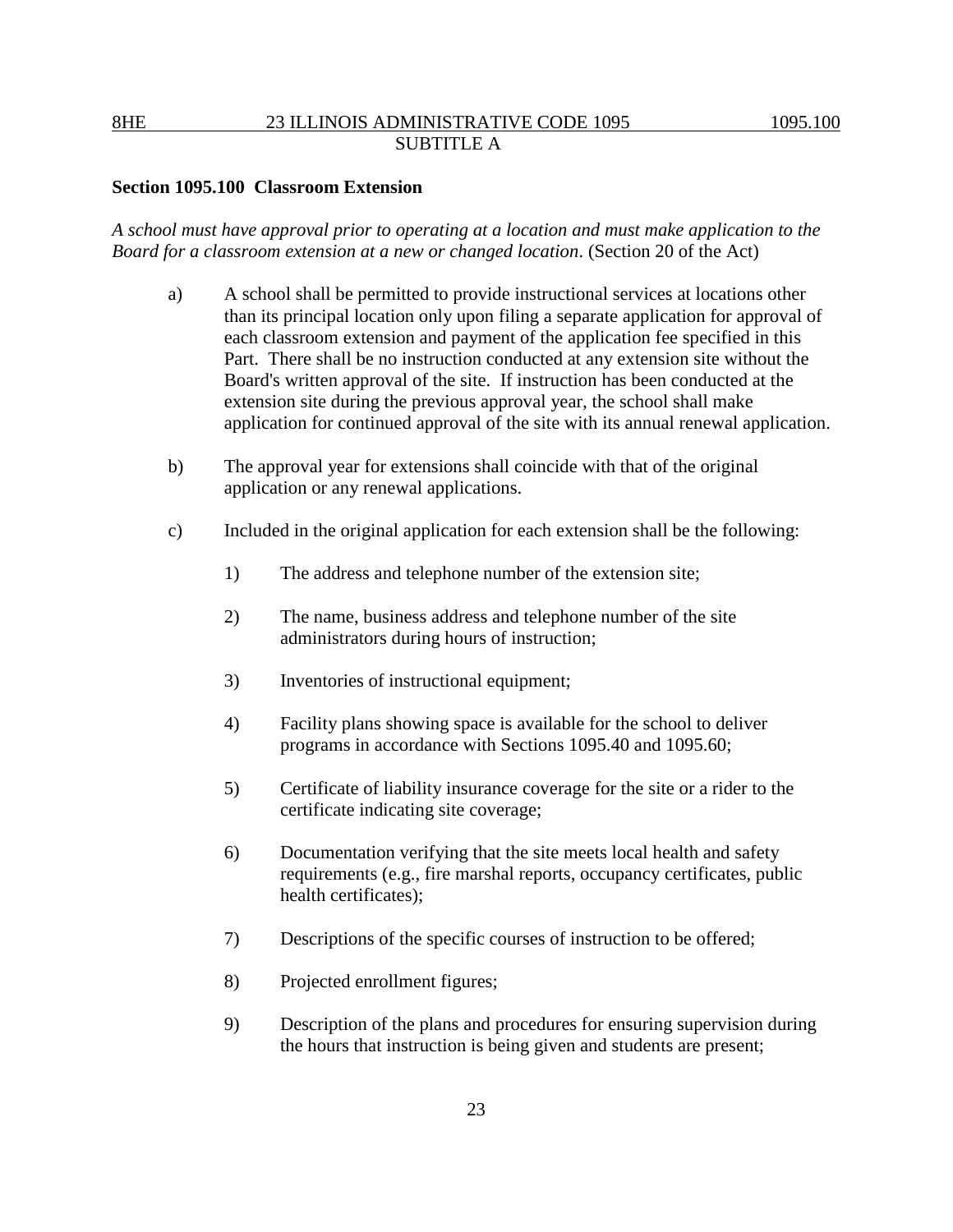- 10) A list of all faculty and the subjects they are assigned to teach;
- 11) Verification of qualification of faculty and administrators pursuant to requirements in Sections 1095.40 and 1095.60;
- 12) Indication of surety bond coverage for the site (i.e., the surety bond indicating coverage of the site in the amount required in Section 1095.210);
- 13) A copy of the new or revised catalog or a copy of the supplement to the catalog that gives information on the extension site; and
- 14) Copies of advertising materials to be used for the extension site.
- d) A school shall have written policies and procedures for the administration and control of its extensions that describe provisions for continuous:
	- 1) Supervision and control of activities at the site during its hours of operation; and
	- 2) Evaluation of instructional activities at the site.
- e) If an administrator appointed under this Part is not at the site when students are present and instruction is being given, the policies and procedures shall provide for an administrator to be immediately on call to answer student and faculty questions and give direction for any contingencies that may occur. The school shall furnish students and faculty with the name, address and telephone number of the extension administrator.
- f) The Board will deny or revoke approval of an extension if it is found that the extension's instructional program is not comparable to that provided at the principal location or other extension sites, or a school has not provided instruction at the extension site during the previous year, unless the school presents the Board with plans for correction of the problem.
- g) A school shall notify the Board at least 30 days prior to closure of any extension during any approval year.

(Source: Amended at 42 Ill. Reg. TBD, effective December 19, 2017)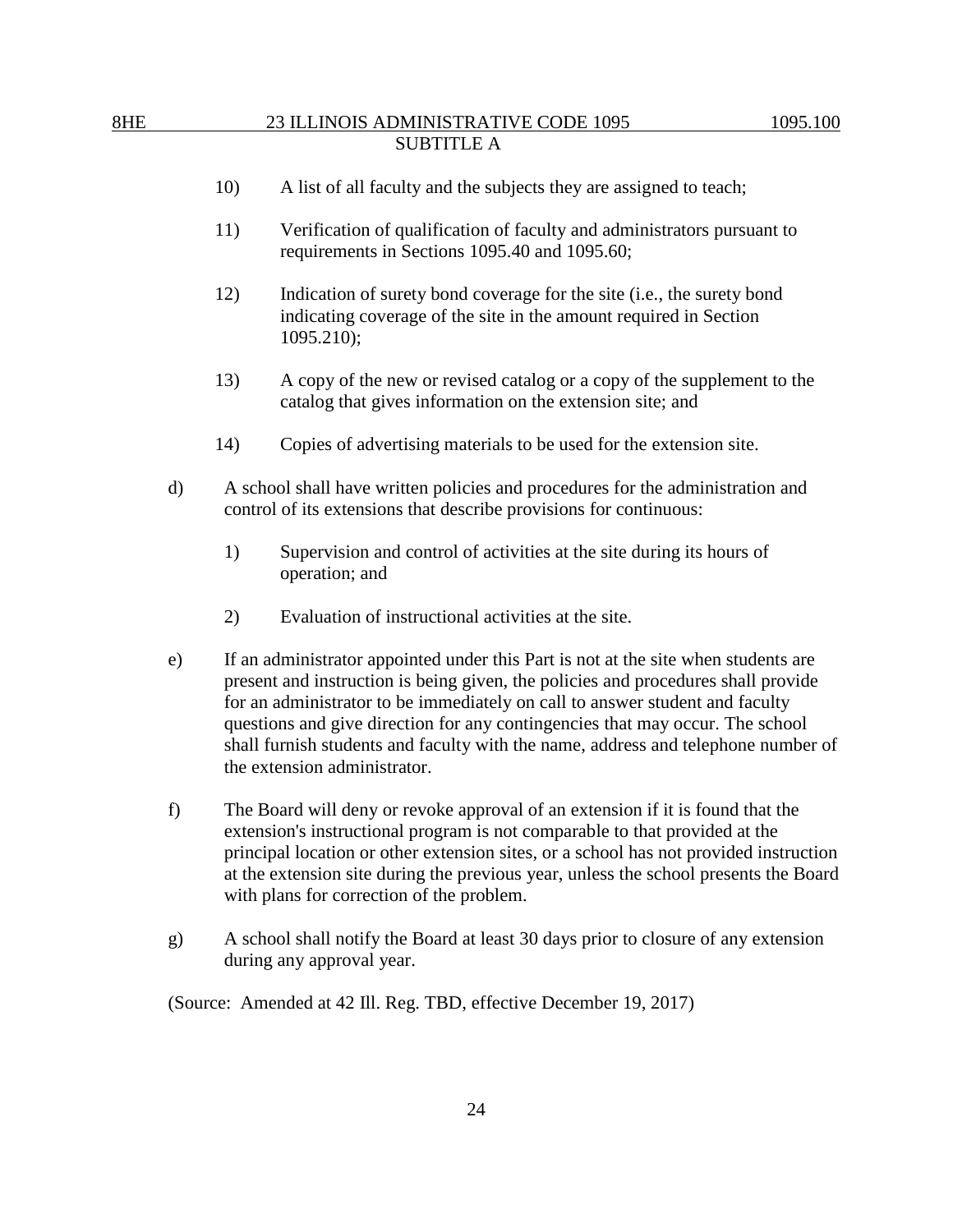### **Section 1095.110 Change of Ownership**

*Whenever a change of ownership of a school occurs, an application for a permit of approval for the school under the changed ownership must immediately be filed with the Board. Permits of approval are not transferable*. (Section 20 of the Act)

- a) A school shall send a notification letter to the Board within 10 business days after a change in ownership.
- b) Following a change of ownership, the new owners must obtain a permit of approval in order to operate the school.
- c) When a school has a change of ownership that is 50 percent or more of the school's stock or assets in one or a series of transactions occurring within a three year period, it shall file a permit of approval application within 60 days pursuant to Section 1095.50 with the fee specified in Section 1095.120. The school is in compliance during the 60-day period prior to filing and compliance will continue after the date of filing until the Board makes a final decision.
- d) The Board will review the application for change of ownership and, upon determining that the application is complete and the school is in compliance with the Act and Sections 1095.40 and 1095.50, issue a permit of approval.

### **Section 1095.120 School Application and Renewal Fees**

*Each school and each of the non-degree programs of study offered by the school shall be approved for 5 years, subject to the terms and conditions of approval, including without limitation the submission of required reporting and the payment of required charges and fees under the provisions of Section 75 of* the *Act* and this Part*, and compliance with any other requirements in* the *Act* and this Part. (Section 50 of the Act)

- a) Fees Section 75 of the Act authorizes the Board to set fees. Fees are assessed in connection with school applications for the permit of approval, annual renewal of permit of approval, change of ownership, new program of study, change of location, and classroom extension.
	- 1) Application Fees The fees are based on the institution size as outlined in subsection (a)(2).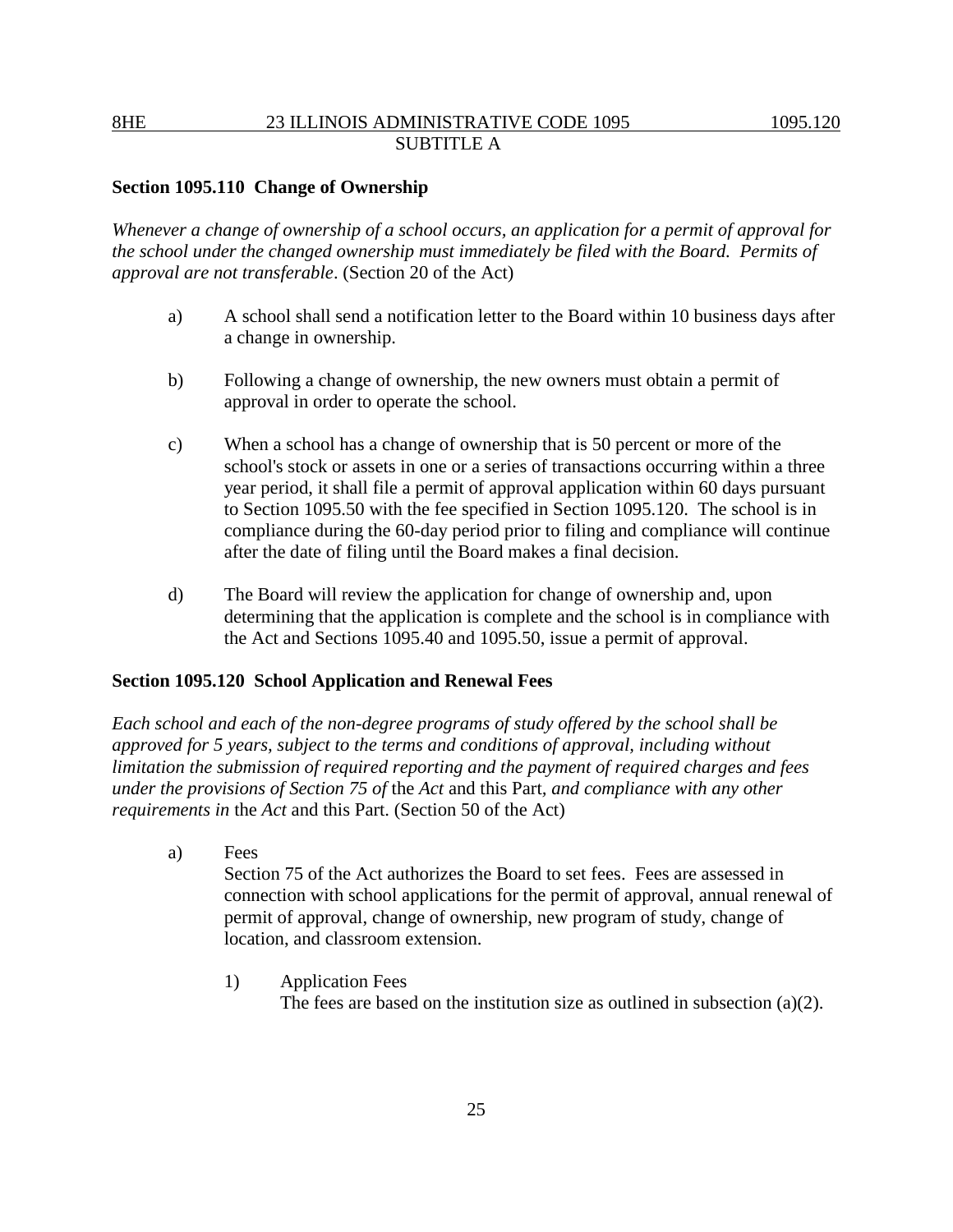- A) Permit of approval. This is the initial fee for the application for approval. Schools shall re-apply for the permit every 5 years. (See Sections 1095.20 and 1095.40.)
	- i) A fee will be accessed when an institution applies for a letter of exemption from the Board and re-certifies the exemption annually. (See Section 1095.20.)
	- ii) There will be a late fee assessed for Fifth Year Permit of Approval applications submitted up to 30 days after the due date. Fifth Year Permit of Approval applications over 30 days late will not be accepted.
- B) Annual renewal. This fee is paid in each of the 4 years following the issuance of a permit of approval. (See Section 1095.200.) There will be a late fee assessed for Annual Renewal applications submitted up to 30 days after the due date. Annual Renewal applications over 30 days late will not be accepted.
- C) New program of study. This fee is submitted with the application when an approved school requests approval of a new or additional non-degree program of study. (See Sections 1095.60, 1095.70 and 1095.80.)
	- i) A fee will be assessed for changes made to an approved program.
	- ii) If a school is found to have offered a program of study prior to Board approval, a penalty fee will be assessed.
- D) Change of ownership. This is the fee to submit with an application for a permit of approval whenever there is a change of ownership of an approved school. (See Section 1095.110.)
- E) Change of location. This is the fee to submit with the application for a change of location prior to moving the approved school's principal location. (See Section 1095.90.) If a school is found to have relocated prior to Board approval, a penalty fee will be assessed.
- F) Classroom extension. This fee is submitted with the application to expand the offering of instructional services at locations other than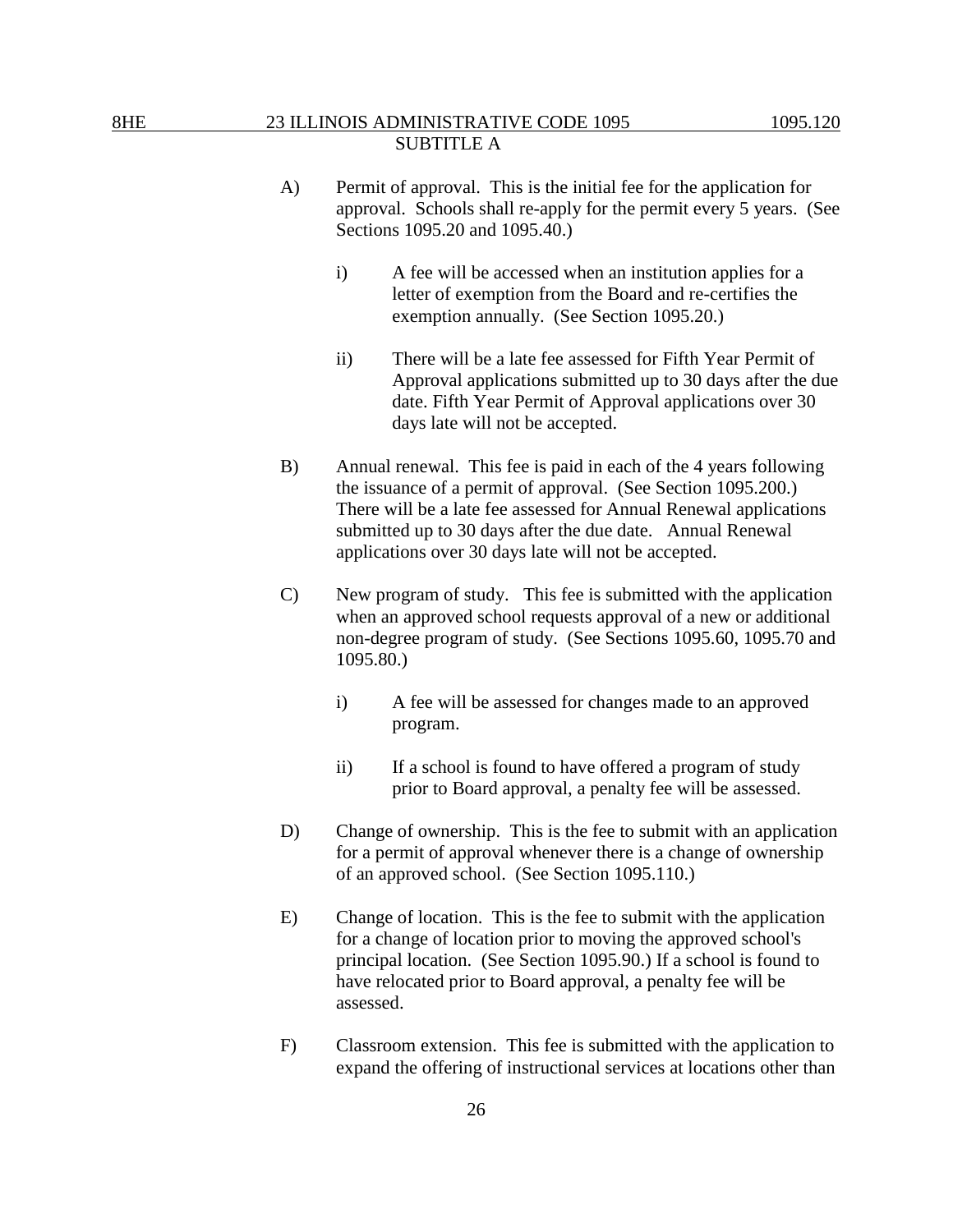its principal location. (See Section 1095.100.) If a school is found to have opened an extension site prior to Board approval a penalty fee will be assessed.

2) Schedule of Fees

|                                         | <b>Institution Size</b>  |                            |                            |                          |
|-----------------------------------------|--------------------------|----------------------------|----------------------------|--------------------------|
|                                         | < 100<br><b>Students</b> | 100-399<br><b>Students</b> | 400-700<br><b>Students</b> | > 700<br><b>Students</b> |
| Permit of Approval                      | \$1,000                  | \$2,000                    | \$4,000                    | \$5,000                  |
| <b>Exemption Fee</b>                    | 250                      | 250                        | 250                        | 250                      |
| 5 <sup>th</sup> Year Permit of Approval | 1,000                    | 2,000                      | 4,000                      | 5,000                    |
| Late Fee                                | 250                      | 500                        | 750                        | 950                      |
| <b>Annual Renewal</b>                   | 500                      | 1,000                      | 2,000                      | 3,000                    |
| Late Fee                                | 250                      | 500                        | 750                        | 950                      |
| New Program of Study                    | 350                      | 650                        | 1,300                      | 1,750                    |
| Program change                          | 150                      | 150                        | 150                        | 150                      |
| <b>Penalty Fee</b>                      | 500                      | 750                        | 1,000                      | 1,250                    |
| Change of Ownership                     | 1,000                    | 2,000                      | 4,000                      | 5,000                    |
| Change of Location                      | 250                      | 450                        | 775                        | 1,000                    |
| <b>Penalty Fee</b>                      | 500                      | 750                        | 1,000                      | 1,250                    |
| <b>Classroom Extension</b>              | 350                      | 650                        | 1,250                      | 1,750                    |
| <b>Penalty Fee</b>                      | 500                      | 750                        | 1,000                      | 1,250                    |

### b) Remittance

- 1) Fees shall be submitted as check, certified check, cashier's check or money order payable to the Illinois Board of Higher Education.
- 2) The Board shall return fees if, after further investigation, the Board determines that the institution's request does not require Board approval.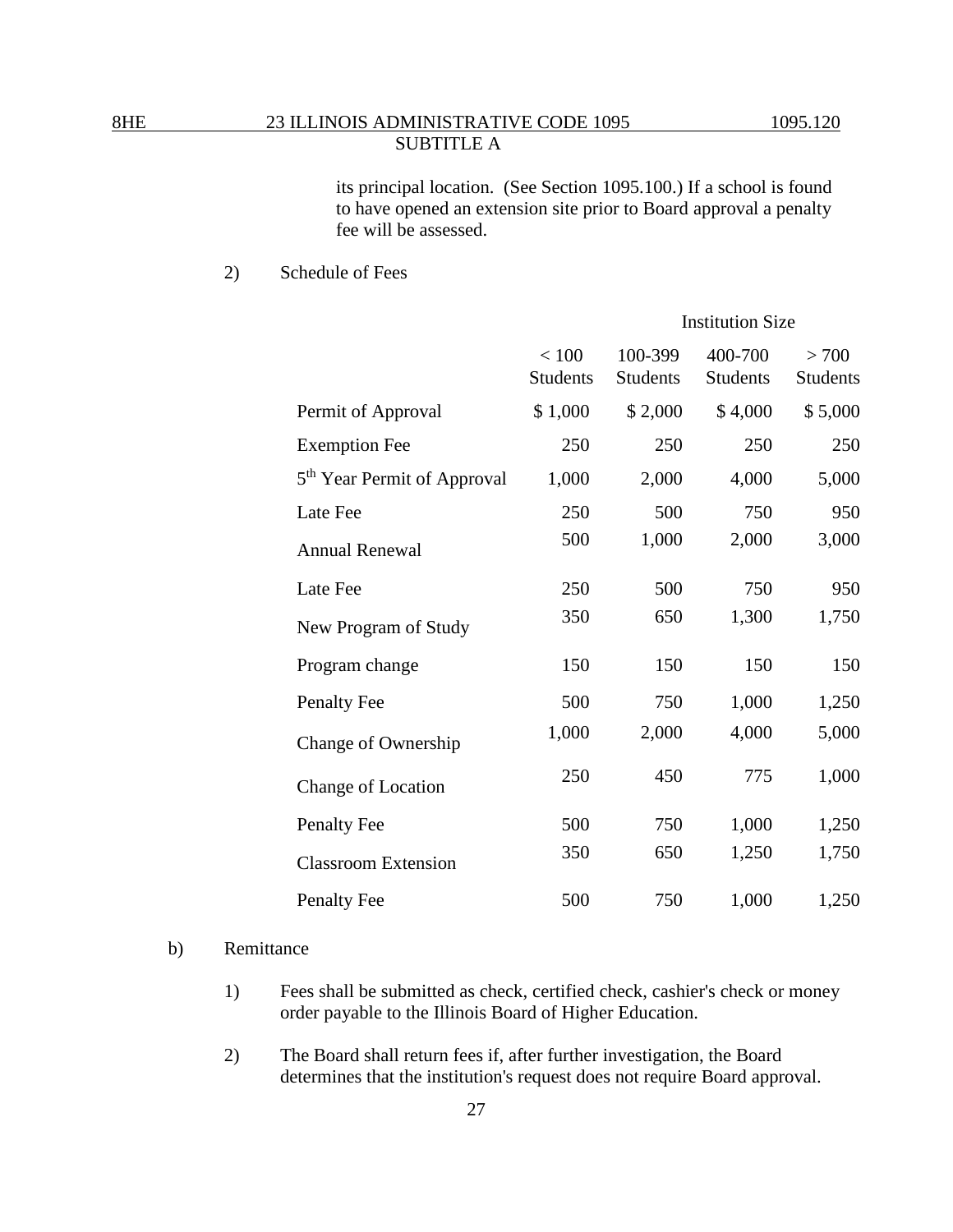This does not apply to the application for a letter of exemption from the Board. No refund shall be awarded for any application that requires Board approval and has been reviewed by Board staff. Applications withdrawn by the institution shall receive no refund.

3) Fees shall be submitted to:

Illinois Board of Higher Education Division of Private Business and Vocational Schools 1 N. Old State Capitol Plaza, Suite 333 Springfield IL 62701

- c) Processing
	- 1) Applications submitted to the Board with insufficient fees shall be considered incomplete. The Board will notify the institution of the amount due. No further action shall be taken by the Board until the full amount due is submitted.
	- 2) Applications submitted to the Board with incorrect fees shall be considered incomplete. The incorrect fee amount will be returned to the institution. No further action shall be taken by the Board until the full and correct fee amount due is submitted.
	- 3) *If an applicant school has not remedied all deficiencies cited by the Board within 12 months after the date of its original application for a permit of approval, an additional original application fee for the continued cost of investigation of its application* will be charged to the school (Section 75 (6) of the Act)*.*
	- 4) The Board will not accept a new or additional application from an institution that has been unwilling or unresponsive to prior requests for information from the Board, unless the prior application is withdrawn by the applicant.

(Source: Amended at 42 Ill. Reg. TBD, effective December 19, 2017)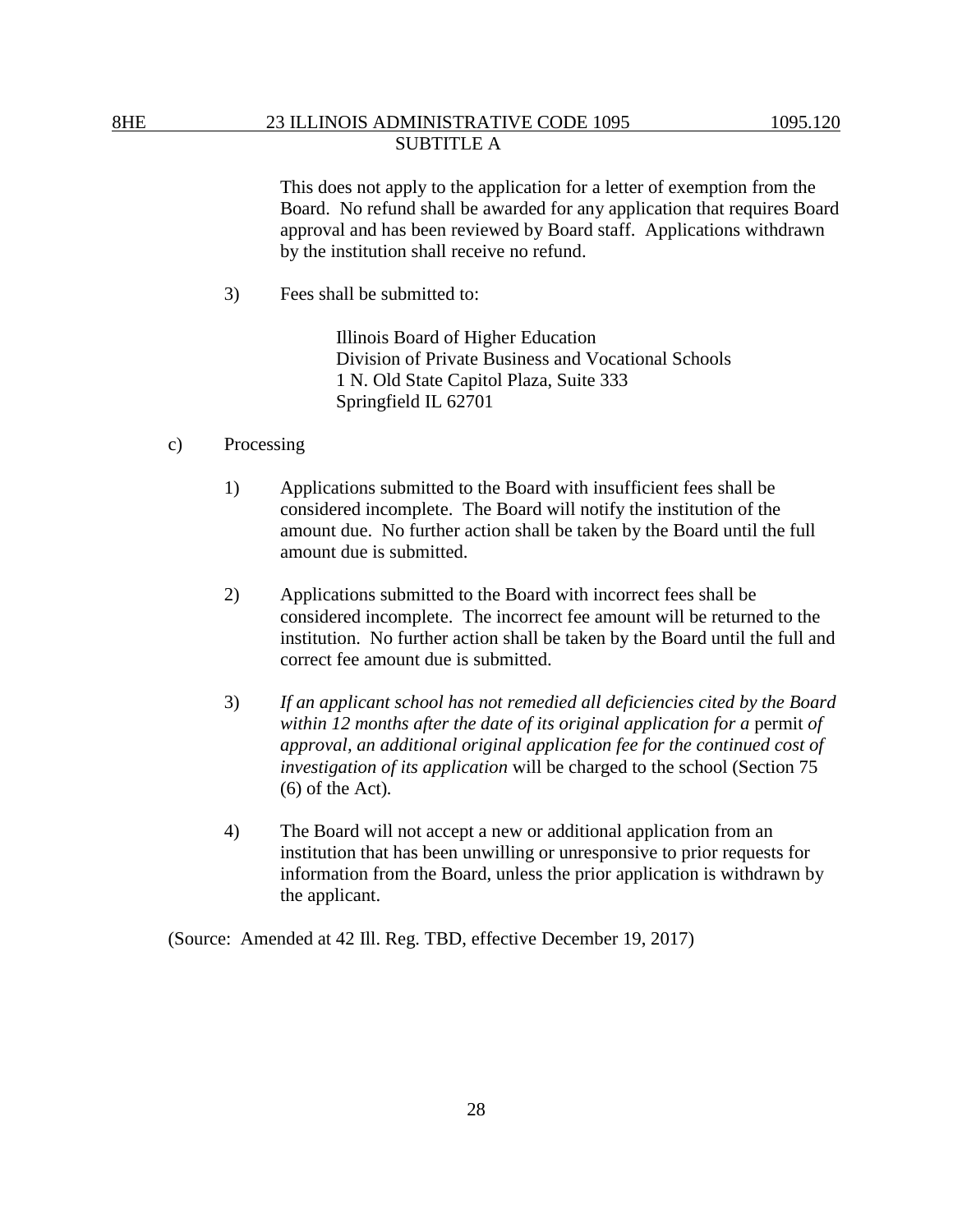## SUBPART B: MAINTENANCE OF APPROVAL

### **Section 1095.200 Annual Renewal**

*Information requested by the Board must be submitted annually or, in special circumstances, at the request of the Board. Failure to do so is grounds for immediate revocation of the permit of approval. Each non-degree program of study must be approved by the Board as well. Regardless of when the program was approved, all programs of study must be approved again with the institutional approval at the end of the 5-year approval period or in conjunction with an earlier review if so required under* the *Act* or this Part. *The Board's Executive Director has the authority to order any school subject to* the *Act to cease and desist operations if the school is found to have acted contrary to the standards set forth in* the *Act or* this Part. (Section 50 of the Act)

- a) A school shall submit a renewal application each year for the 4 years following the issuance of a permit of approval by the Board. An application for the permit of approval is required in the last year of the 5-year period.
- b) The fees for the applications are set forth in Section 1095.120.
- c) The Board shall provide the forms to update the information previously submitted by the school and that call for information that has not been reported by the school since the filing of the application for the prior permit of approval.
- d) The information shall include:
	- 1) *An alphabetical list of* student *names, addresses, and dates of admission by course or course of instruction and a sample copy of* each type of *enrollment agreement employed to enroll the students listed shall be filed with the Board's Executive Director on an annual basis. The list shall be signed and verified by the school's chief managing employee*. (Section 37 of the Act)
	- 2) *Student retention and graduation rates must be maintained that are appropriate to standards in the field. A State licensing examination or professional certification examination passage rate of at least 50% of the average passage rate for schools within the industry for any State licensing examination or professional certification examination must be maintained. In the event that the school fails to meet the minimum* standards, *then that school shall be placed on probation for one year. If that school's passage rate in its next reporting period does not exceed 50% of the average passage rate of that class of school as a whole, then*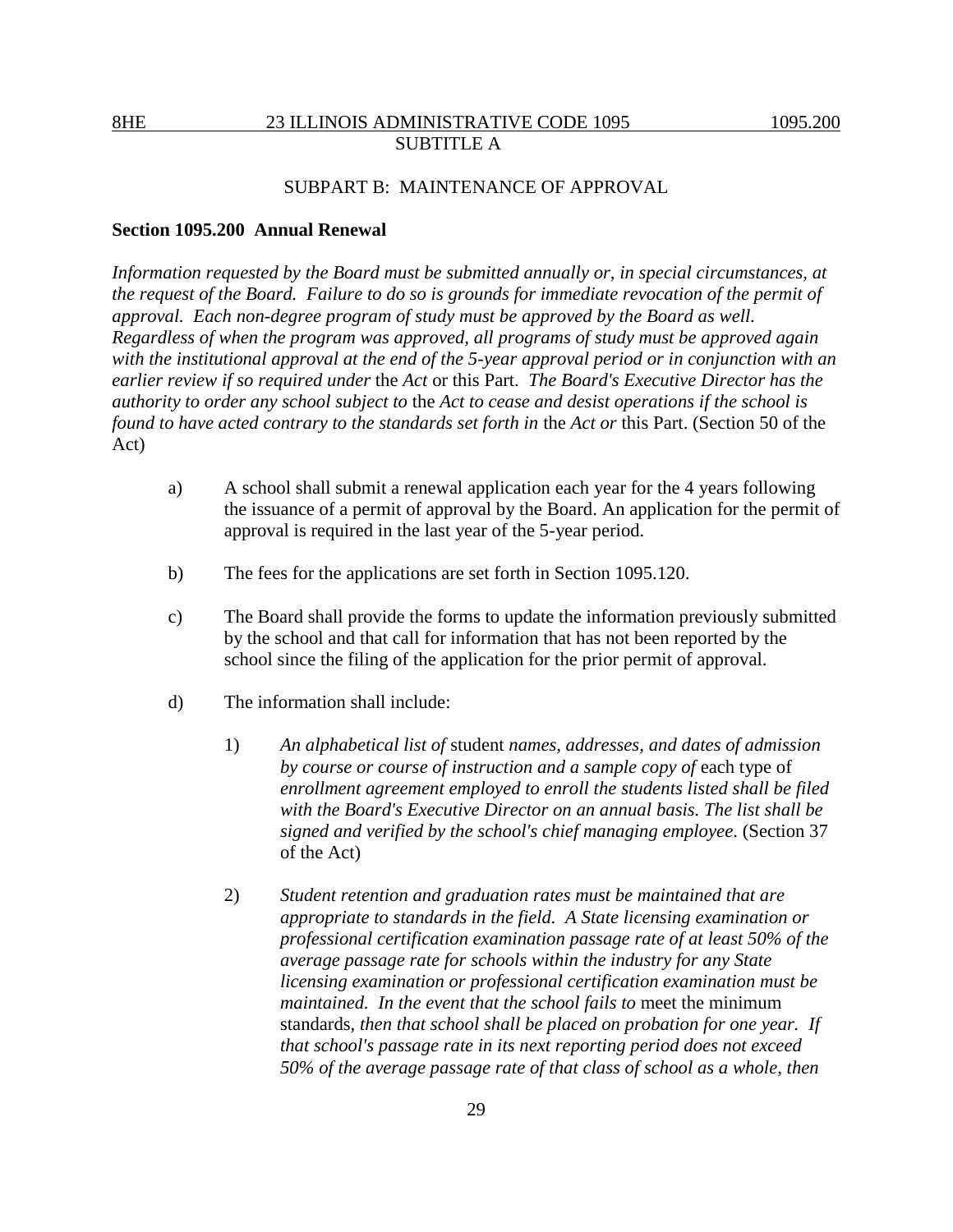*the Board shall revoke the school's approval for that program to operate in this State.* Such revocation also *shall be grounds for reviewing the institution's approval to operate.* (Section 55 of the Act)

### **Section 1095.210****Surety Bond**

Each school shall provide evidence to the Board of a surety bond to protect the interests of the students. *The amount of the bond must be sufficient to provide for the repayment of full tuition to all students enrolled at the institution in the event of closure of the institution. Evidence of the continuation of the bond must be filed annually with the Board*. (Section 55 of the Act)

- a) A school shall supply the Board with a copy of a fully executed, continuous surety bond written by a company authorized to do business in Illinois in an amount sufficient to provide cumulative unearned prepaid tuition for the Illinois students enrolled at any one time. The amount shall be no less than \$10,000.
- b) The school shall submit its projection of greatest amount of unearned prepaid tuition with its initial application for a certificate and the actual amount, based upon the record of the previous fiscal year, with each succeeding application.
- c) Should the Board determine, after applying the provisions of this Section, that the school must increase the amount of bond coverage, the school shall file a bond rider acknowledging increased coverage within 30 calendar days after receipt of the Board's notice requiring the increase.
- d) In the event of cancellation of the bond by a bonding company, the school shall furnish a fully executed replacement bond to the Board within 30 calendar days after the Board's receipt of the notice of cancellation.
- e) The bonding company shall, on the Board's request, provide reasons for bond termination within 30 calendar days after the Board's receipt of notice of the termination.
- f) Termination of the school's surety bond coverage without a replacement provided to the Board prior to the cancellation date will result in revocation of the school's permit of approval.
- g) When the school provides instruction at extensions, the surety bond or riders attached to the bond shall indicate coverage for all Illinois students at all sites where instruction is or will be given.

(Source: Amended at 42 Ill. Reg. TBD, effective December 19, 2017)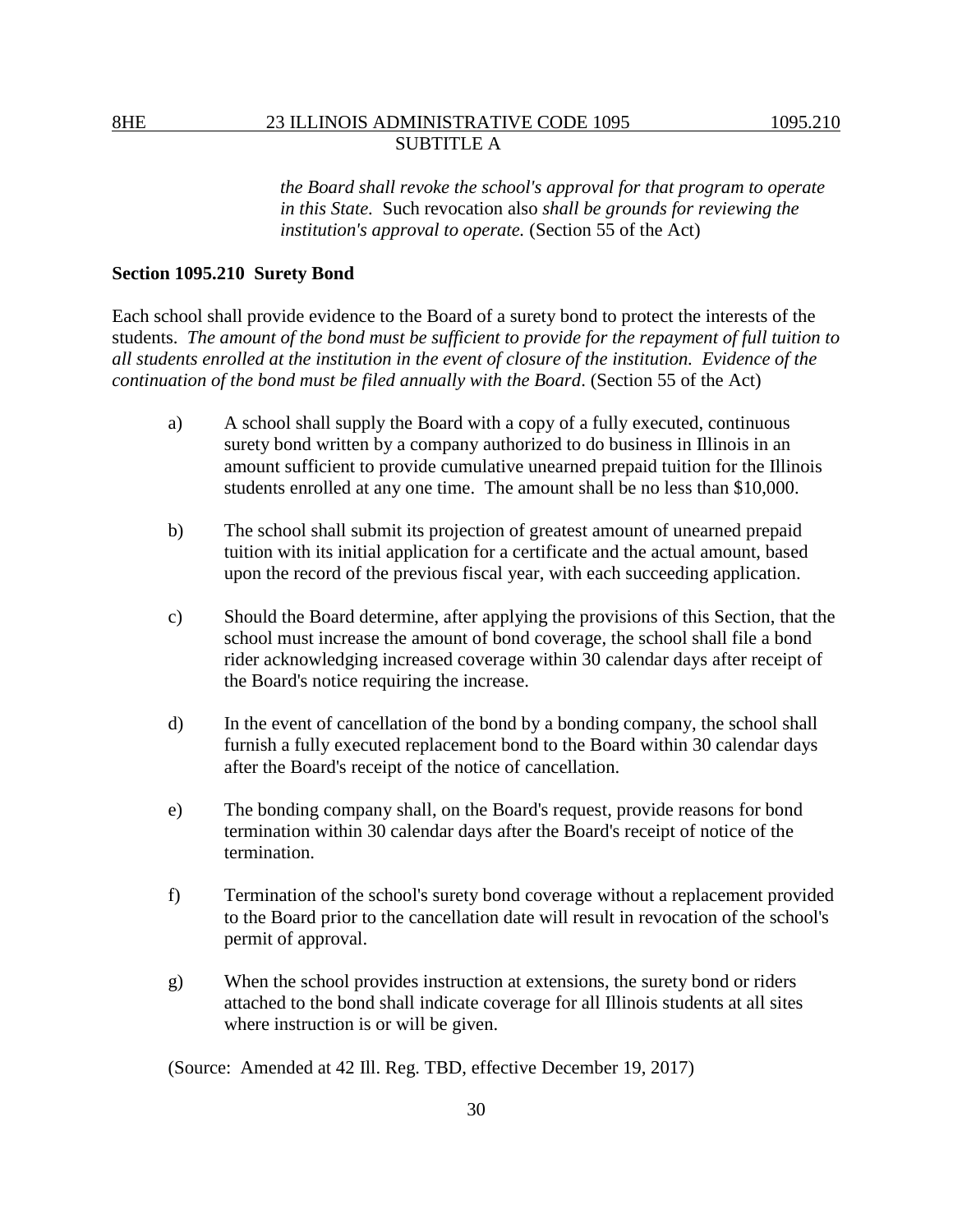## **Section 1095.220 Liability Insurance**

A school shall maintain continuous liability insurance from a company authorized to do business in Illinois for the protection of the school's students and employees *at the school's places of business and at all classroom extensions, including any work-experience locations*. (Section 55 of the Act)

- a) The liability insurance policy shall specify limits of liability of not less than \$100,000 per person and \$300,000 per occurrence for bodily injury liability and not less than \$50,000 per occurrence for property damage liability.
- b) The insurance policy shall include coverage for off-campus learning experiences such as student commercial employment as a part of the instructional program, internships/externships, cooperative education, and experiential learning activities, unless the school furnishes the Board a certificate of insurance evidencing such coverage is being provided by the employer or other person responsible for the off-campus learning experience.
- c) The school shall furnish the Board with a certificate of insurance that indicates compliance with the minimum amounts of liability insurance required by this Section.
	- 1) The insurance policy shall provide that the company issuing the policy must give written notice to the Board at least 30 days prior to the effective date of a cancellation.
	- 2) If the certificate does not so indicate, the insurer shall provide riders verifying coverage at all sites where instruction is being, or will be, given to Illinois students.

### **Section 1095.230 Lack of Compliance**

*A school shall permit the Board's Executive Director or his or her designees to inspect the school or classes from time to time with or without notice and to make available to the Board's Executive Director or his or her designees, at any time when required to do so, information, including, financial information, pertaining to the activities of the school required for the administration of* the *Act and* this Part. (Section 55(8) of the Act)

a) The staff of the Board shall initiate an investigation upon receipt of a verified written complaint and may initiate an investigation in response to oral or written information concerning any of the following: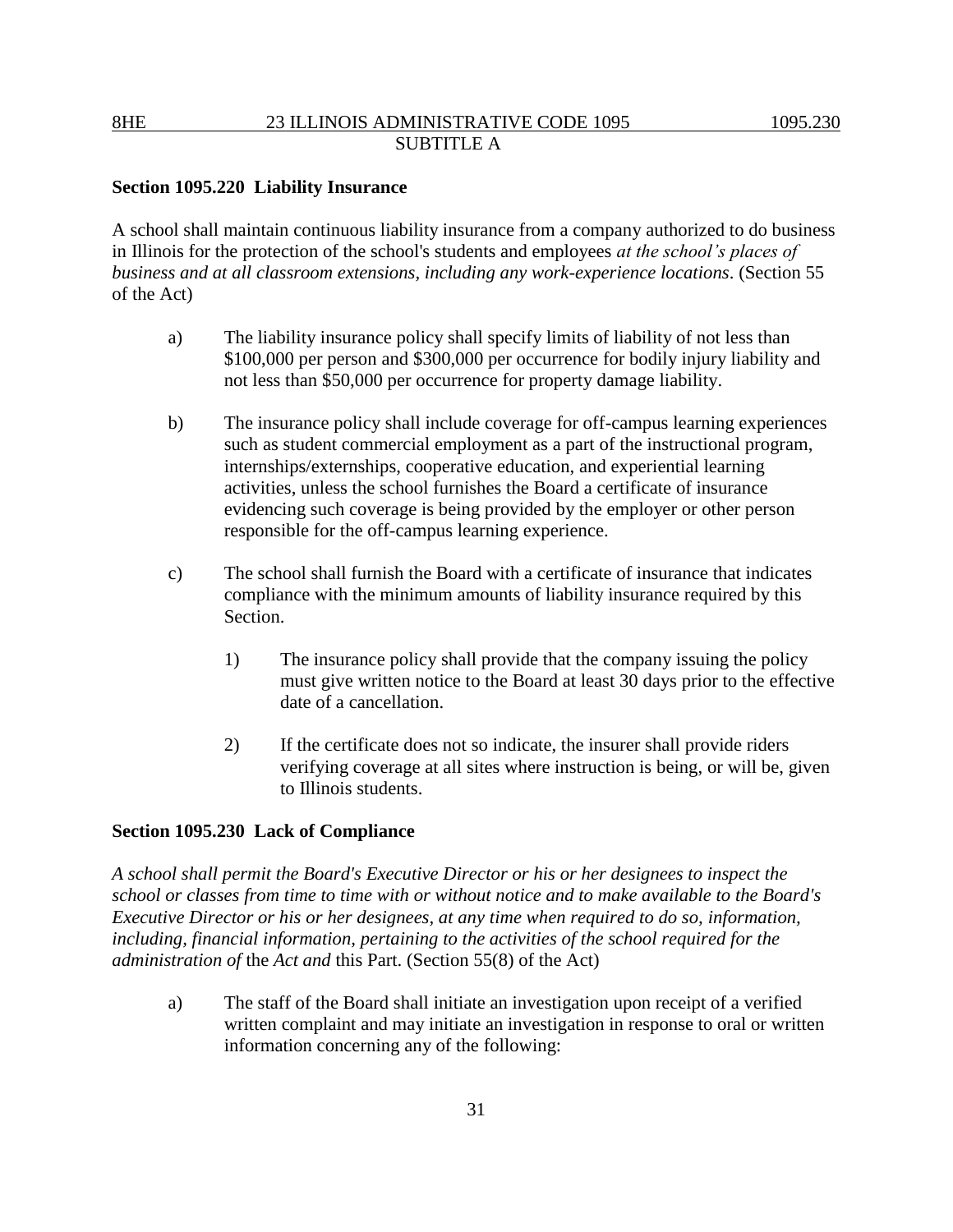- 1) Alleged violation of any of the conditions governing issuance of the permit of approval;
- 2) Alleged failure to comply with this Part;
- 3) Alleged fraudulent conduct on the part of any person operating the institution or of any person, acting within the scope of his/her employment by the institution, on account of which any student ever enrolled in the institution has been injured or has suffered financial loss;
- 4) Loss, suspension, probation or similar adverse action taken by an accrediting body with which the institution is or was affiliated;
- 5) Actions of federal or State regulatory agencies or Offices of Attorneys General, Offices of Inspectors General, or similar bodies that affect an institution's status with those bodies.
- b) Whenever an inspection or other information reveals lack of compliance with the Act or this Part, the Board shall send the school a report of deficiencies. The school shall have 10 days to respond to the report of deficiencies and report on actions that have been taken to correct these deficiencies.

(Source: Amended at 42 Ill. Reg. TBD, effective December 19, 2017)

## **Section 1095.240 Disclosures**

*All schools shall make, at a minimum, the disclosures required under Section* 37 of the Act and this Part *clearly and conspicuously on their Internet websites. The disclosure shall consist of a statement containing the following information for the most recent 12-month reporting period of July 1 through June 30* (Section 37 of the Act):

- a) For each program of study, report:
	- 1) The number of students who were admitted in the program as of July 1 of that reporting period.
	- 2) The number of additional students who were admitted in the program during the next 12 months and classified in one of the following categories:
		- A) New starts;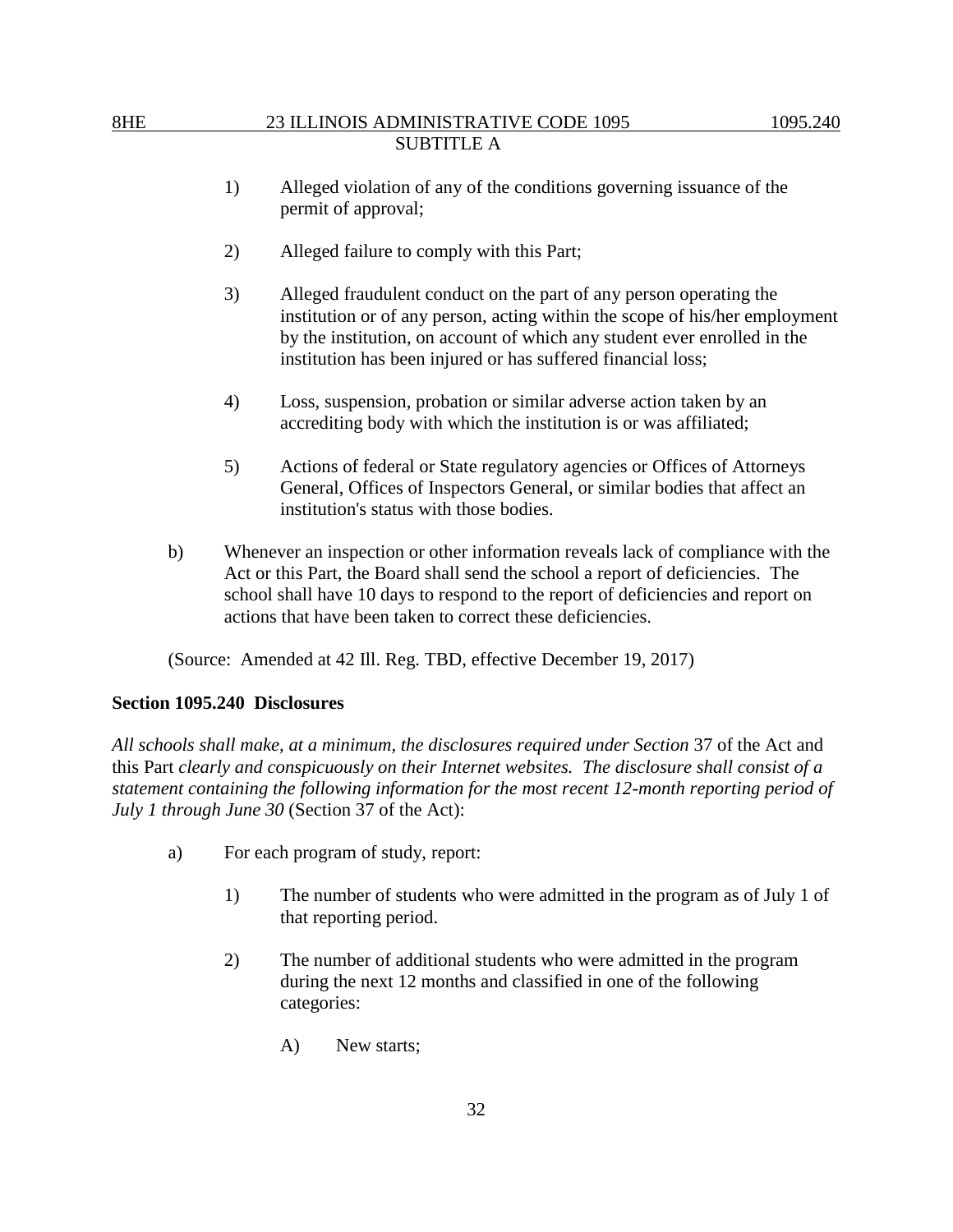- B) Re-enrollments; and
- C) Transfers into the program from other programs at the school.
- 3) The total number of students admitted in the program during the 12-month reporting period (the number of students reported under subsection (a)(1) plus the total number of students reported under subsection (a)(2)).
- 4) The number of students enrolled in the program during the 12-month reporting period who:
	- A) Transferred out of the program and into another program at the school;
	- B) Completed or graduated from a program;
	- C) Withdrew from the school;
	- D) Are still enrolled*.*
- 5) The number of students enrolled in the program who were:
	- A) Placed in their field of study;
	- B) Placed in a related field;
	- C) Placed out of the field;
	- D) Not available for placement due to personal reasons;
	- E) Not employed.
- b) *The number of students who took a State licensing examination or professional certification examination, if any, during the reporting period, as well as the number who passed*. (Section 37 of the Act)
- c) *The number of graduates who obtained employment in the field who did not use the school's placement assistance during the reporting period; such information may be compiled by reasonable efforts of the school to contact graduates by written correspondence*. (Section 37 of the Act)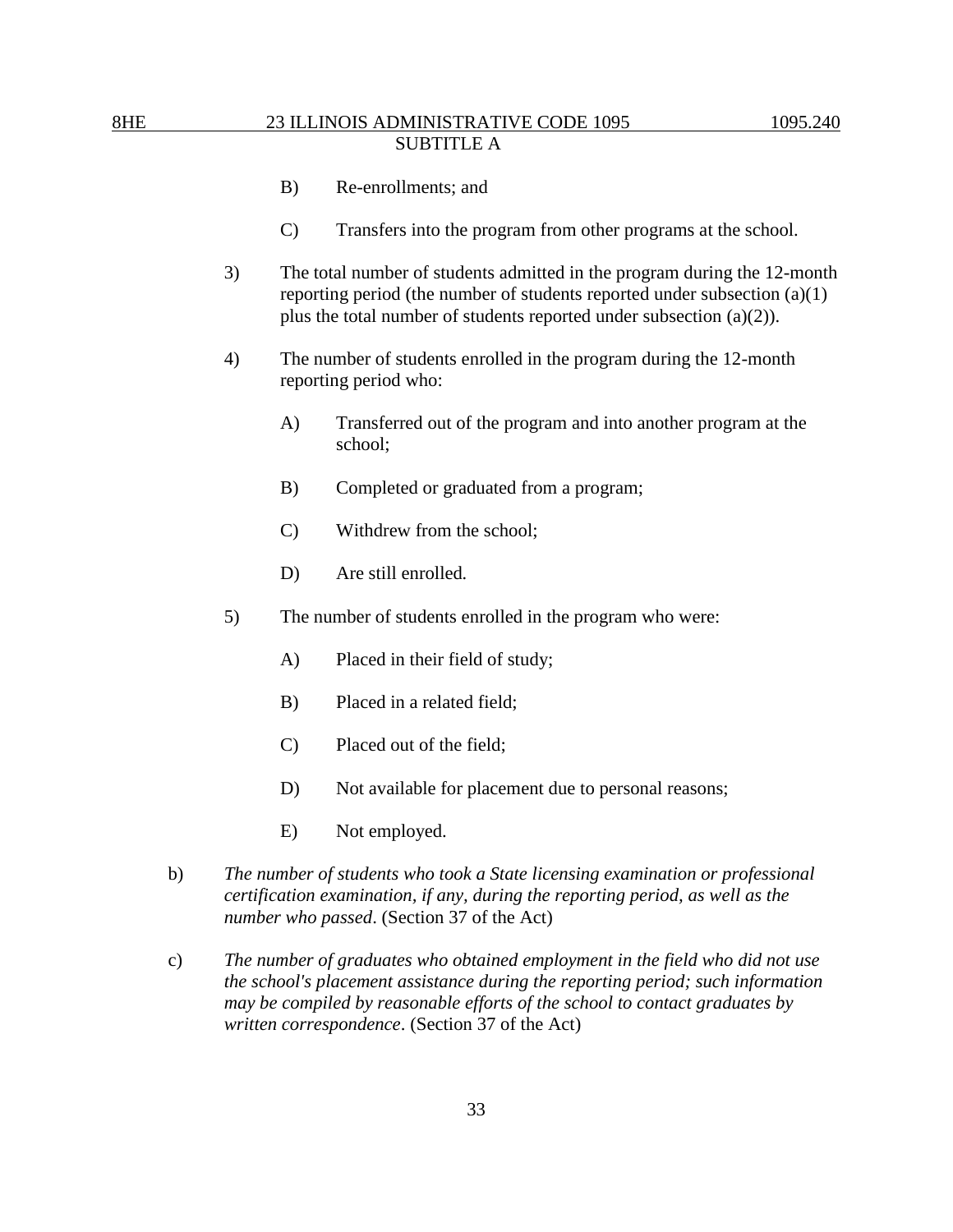- d) *The average starting salary for all school graduates employed during the reporting period;* this *information may be compiled by reasonable efforts of the school to contact graduates by written correspondence*. (Section 37 of the Act)
- e) *The following clear and conspicuous caption, set forth with the address and telephone number of the Board's office: "COMPLAINTS AGAINST THIS SCHOOL MAY BE REGISTERED WITH THE BOARD OF HIGHER EDUCATION"*. (Section 37 of the Act) (See Section 1095.250.)
- f) Information on warning, probation or any other type of conditional status from an accreditor, licensure body, certifying entity or federal/State oversight agency.

(Source: Amended at 42 Ill. Reg. TBD, effective December 19, 2017)

### **Section 1095.250 Student Complaints**

Schools approved by the Board must *provide to the Board and each student the school's policy for addressing student complaints. Included in this process, the school must provide in its promotional materials and on its Internet website the Board's address and Internet website for reporting complaints*. (Section 55(2) of the Act)

a) *Student complaints must be submitted in writing to the Board* (Section 85(i)(1) of the Act). Information about the complaint may be submitted online through the IBHE website (www.ibhe.org). Additional information regarding the complaint process can be obtained by contacting the Board at:

> Illinois Board of Higher Education Division of Private Business and Vocational Schools 1 N. Old State Capitol Plaza, Suite 333 Springfield IL 62701 Phone Number: (217) 782-2551 Fax Number: (217) 782-8548

b) *Board staff shall contact the school about the complaint by registered mail or other appropriate notification. The school has 10 business days to respond to the Board about the complaint. The Board shall provide a resolution determination to the school. The school may request a hearing about the proposed resolution within 10 business days after the delivery of the complaint by registered mail or other appropriate notification. If the school does not abide by the resolution determination, then the Board can issue a cease and desist order to the school. If the school does not comply with the cease and desist order, then the Board may revoke the school's permit of approval*. (Section 85(i)(2) of the Act)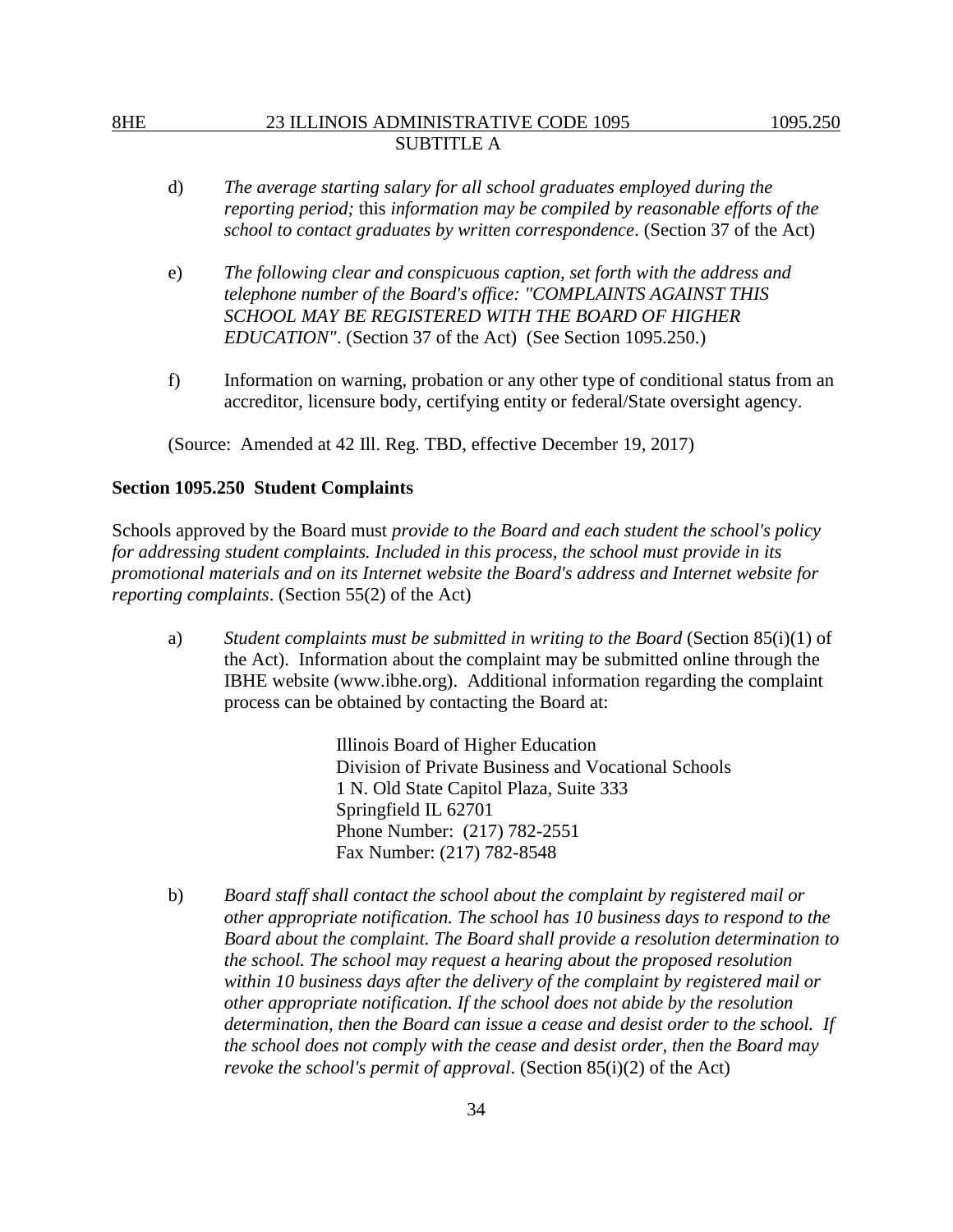- c) *The complaint may be forwarded to the institution's accrediting body*. (Section  $85(i)(3)$  of the Act)
- d) *The Board shall annually issue a public report about the complaints received. At a minimum, the report shall include the institution, the nature of the complaint, and the current resolution status of the complaint. No individual student shall be named in the report*. (Section 85(i)(4) of the Act)

(Source: Amended at 42 Ill. Reg. TBD, effective December 19, 2017)

### **Section 1095.260 Cease and Desist Orders**

*The Board's Executive Director has the authority to order any school subject to the Act to cease and desist operations if the school is found to have acted contrary to the standards set forth in*  the *Act* and this Part. (Section 85 of the Act)

- a) On receipt of a cease and desist order, the school shall immediately cease and desist from all sales, advertising, marketing and enrollment activities. It shall report to the Board in writing within 15 days on actions that will be taken to correct the deficiencies cited. The report shall include the dates for completion of corrective activities.
- b) The Board shall notify the school in writing immediately when conditions relating to issuance of the order have been rectified and the school is again eligible to resume its normal sales, advertising, marketing and enrollment functions.
- c) If deficiencies noted by the Board are not corrected within 30 days following the Board's receipt of the report, the Board shall proceed to a hearing to show why the school's permit of approval should not be placed on probation, suspended or revoked.

(Source: Amended at 42 Ill. Reg. TBD, effective December 19, 2017)

### **Section 1095.270 School Closing and Student Transcripts**

- a) Notice Required A school that is closing, either voluntarily or involuntarily, shall send to the Board the following:
	- 1) Notice of the closure immediately by certified mail;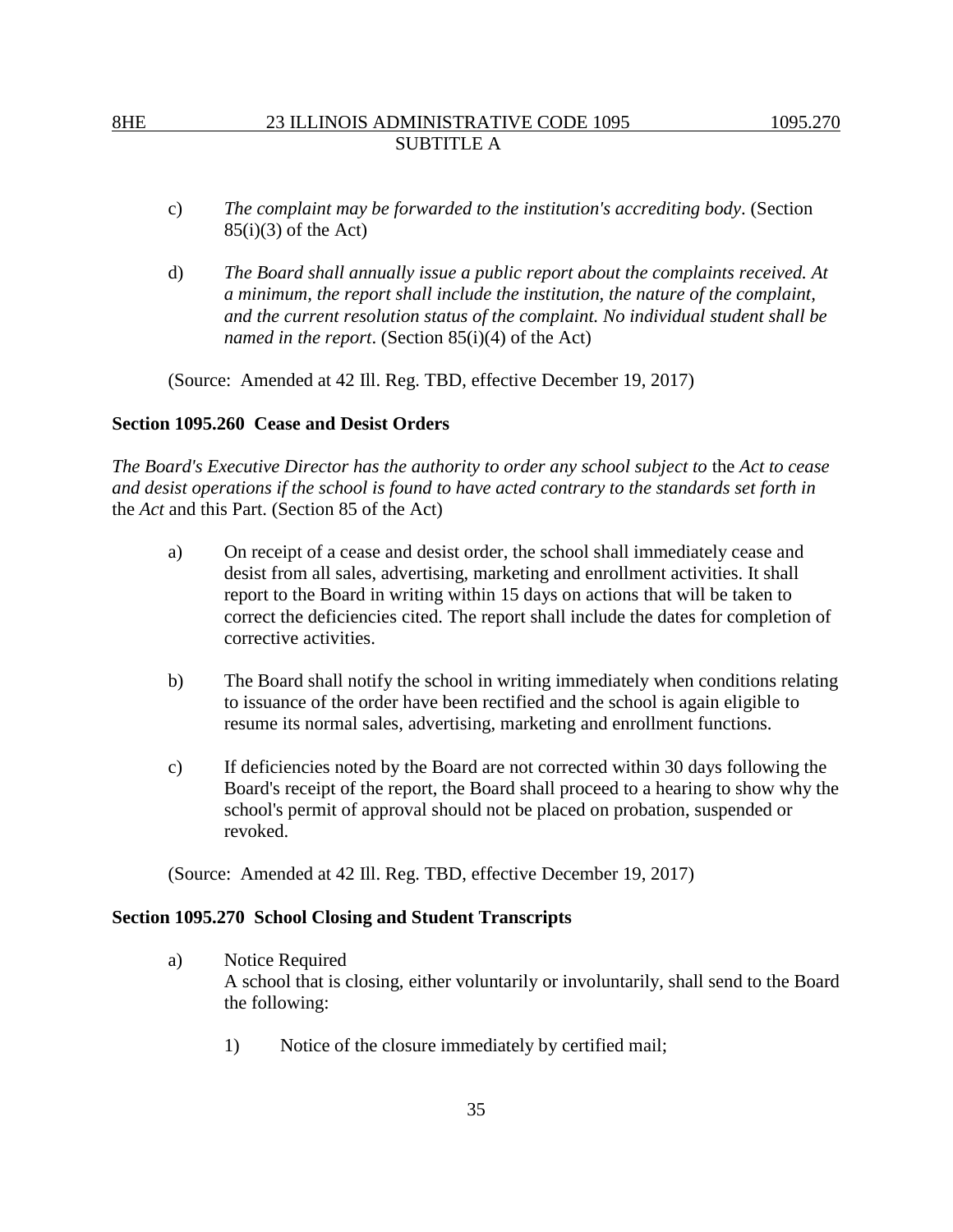- 2) The name, address and telephone number of the person who will be responsible for closing arrangements;
- 3) The name, address and telephone number and the name of the course of instruction for each student who has not completed his or her course of instruction;
- 4) Information on the amount of class time left for each student, to complete the course, with the amount of refund, if any, for which each student is eligible;
- 5) Copies of the written notice being mailed to all enrolled students, explaining the procedures they are to follow to secure refunds or to continue their education; and
- 6) Its permit of approval, returned immediately by mail upon cessation of instruction or termination of approved status.
- b) Teach-Out Plan

*When a postsecondary educational institution now or hereafter operating in this State proposes to discontinue its operation,* that *institution shall cause to be created a teach-out plan acceptable to the Board, which shall fulfill the school's educational obligations to its students. Should the school fail to deliver or act on the teach-out plan, the Board is in no way responsible for providing the teach-out*. (Section 70 of the Act)

- 1) A school shall have written plans designed to protect the contractual rights of its students and graduates in the event the school closes or undergoes a change of status (e.g., if the school changes location or if its permit of approval is revoked), including the right to complete the course of instruction in which the students or graduates enrolled.
- 2) If students are receiving instruction prior to the school's closing, the school shall file a plan including the information described in subsection (b)(2)(A) with the Board to ensure that the school's students will continue to receive training of the same quality and content as that for which they contracted, as indicated in subsection (b)(2)(B).
	- A) Arrangements for transferring students to a public or another approved private school shall be filed with the Board prior to any student transfer.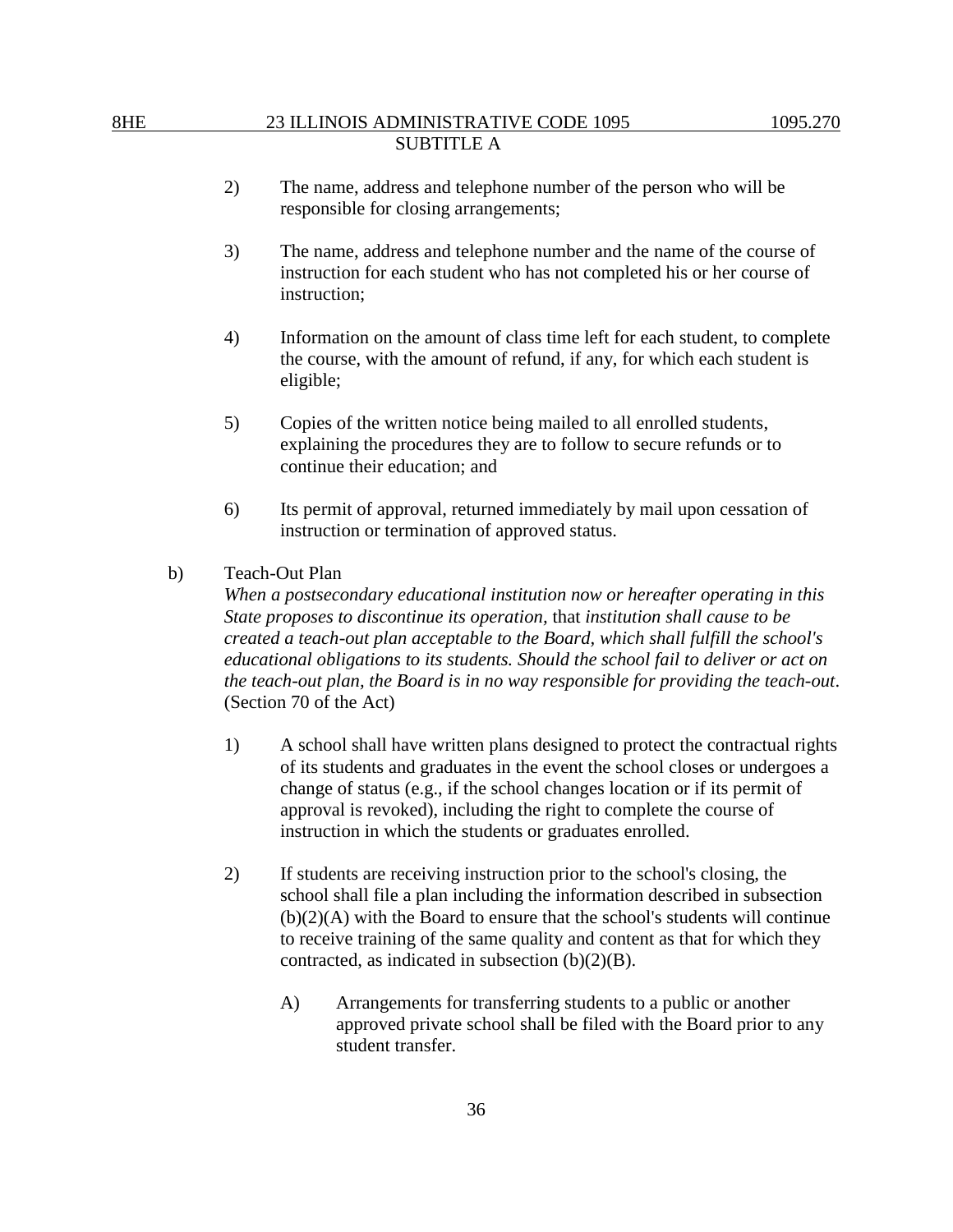- B) Prior to approving the school's arrangements for completing its teaching obligations to students, the Board shall verify that students transferring will receive the same kind of program and instructional services as those for which they contracted.
- c) Academic Records *In the event a school proposes to discontinue its operations, the chief administrative officer of the school shall cause to be filed with the Board the original or legible true copies of all such academic records of the institution as may be specified by the Board*. (Section 70 of the Act)
	- 1) Academic records include applications for enrollment and supporting documents, enrollment agreements, transcripts and attendance records.
	- 2) *These records shall include, at a minimum, the academic records of each former student that is traditionally provided on an academic transcript, such as, but not limited to, courses taken, terms, grades, and other such information*. (Section 70 of the Act)
	- 3) *In the event it appears to the Board that any such records of an institution discontinuing its operations is in danger of being lost, hidden, destroyed, or otherwise made unavailable to the Board, the Board may seize and take possession of the records, on its own motion and without order of court*. (Section 70 of the Act)
	- 4) *The Board shall maintain or cause to be maintained a permanent file of records coming into its possession*. (Section 70 of the Act)
	- 5) *As an alternative to the deposit of records with the Board, the institution may propose to the Board a plan for permanent retention of the records* that may include the transfer of records to a similar institution*. The plan must be put into effect only with the approval of the Board*. (Section 70 of the Act)
	- 6) If the institution is in possession of any record or material, paper or electronic, that is not an academic record but contains personal information, a term that is defined by Section 5 of the Illinois Personal Information Protection Act [815 ILCS 530], the institution must retain a document or material destruction company to destroy those documents or materials, if permitted by the Family Educational Rights and Privacy Act (20 USC 1232g), in accordance with Section 40 of the Illinois Personal Information Protection Act.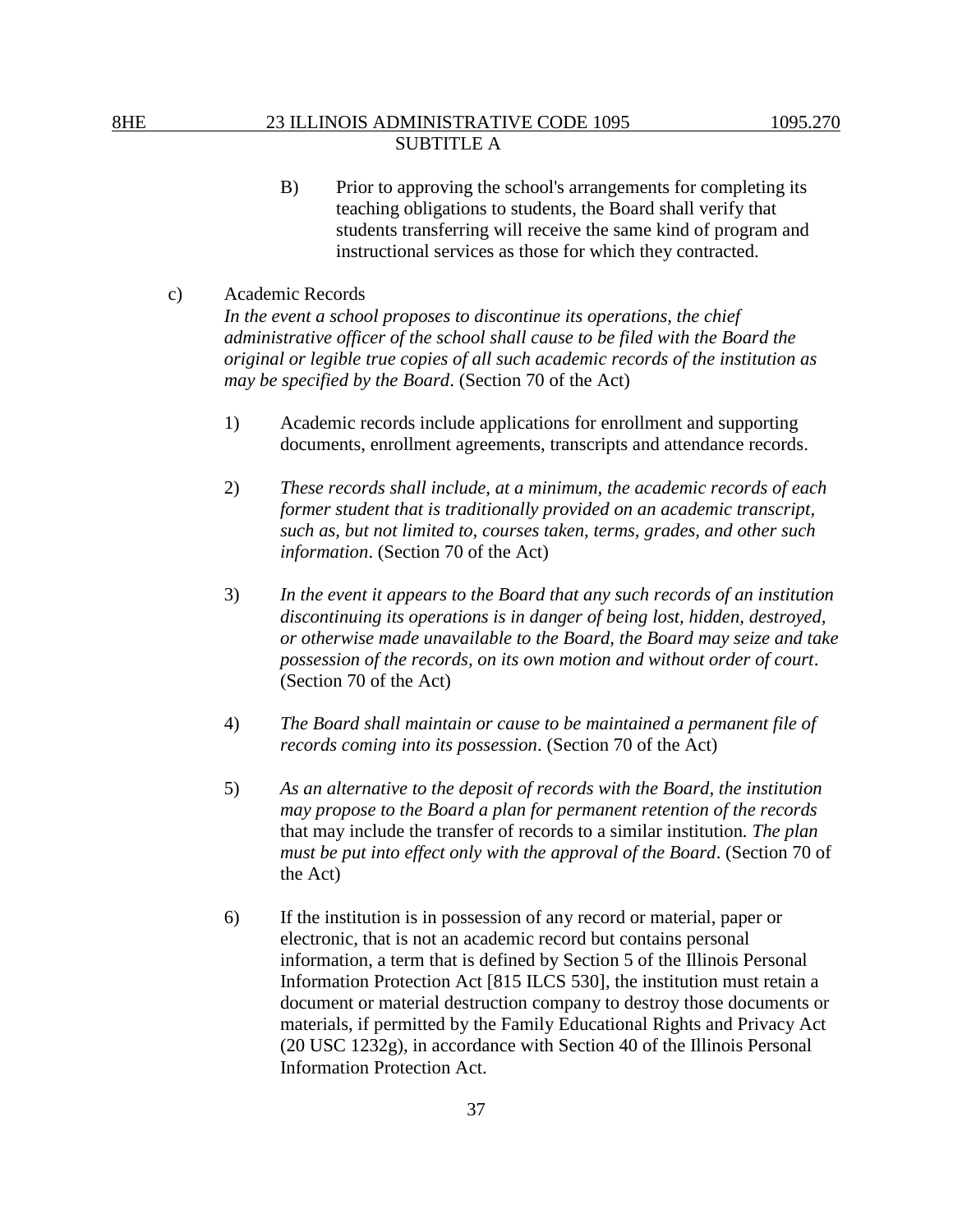- 7) If, pursuant to the federal Family Educational Rights and Privacy Act, the institution is required to retain any record or material that is not an academic record but contains personal information, a term that is defined by the Illinois Personal Information Protection Act, that institution must retain those records or materials in accordance with Section 45 of that Act.
- 8) The institution must send to the Board, the Illinois Attorney General's Office − Privacy Unit, and the Department of Education designee a certification that it has complied with its obligations under the federal Family Educational Rights and Privacy Act and the Illinois Personal Information Protection Act with respect to both academic records and nonacademic records or materials that contain personal information. The Board will provide the form for certification after the institution has received a Permit of Approval.
- 9) If a State or federal law requires an institution to provide greater protections to records or materials that contain personal information, and the institution is in compliance with the provisions of that State or federal law, the institution shall be deemed to be in compliance with Section 45 of the Illinois Personal Information Protection Act.
- 10) A violation of the Illinois Personal Information Protection Act constitutes an unlawful practice under the Illinois Consumer Fraud and Deceptive Practices Act [815 ILCS 505].
- d) Refund Requirements
	- 1) The school shall refund all tuition, fees and other charges if the Board, in any situation in which students are receiving instruction prior to a school's closing, determines that:
		- A) The school has not fulfilled its contractual obligations; or
		- B) A student has reasonable objections to transfer resulting from the closing.
	- 2) *The school and its designated surety bonding company are responsible for the return to students of all prepaid, unearned tuition. As identified in Section 55 of* the *Act, the surety bond must be a written agreement that provides for monetary compensation in the event that the school fails to fulfill its obligations. The surety bonding company shall guarantee the*